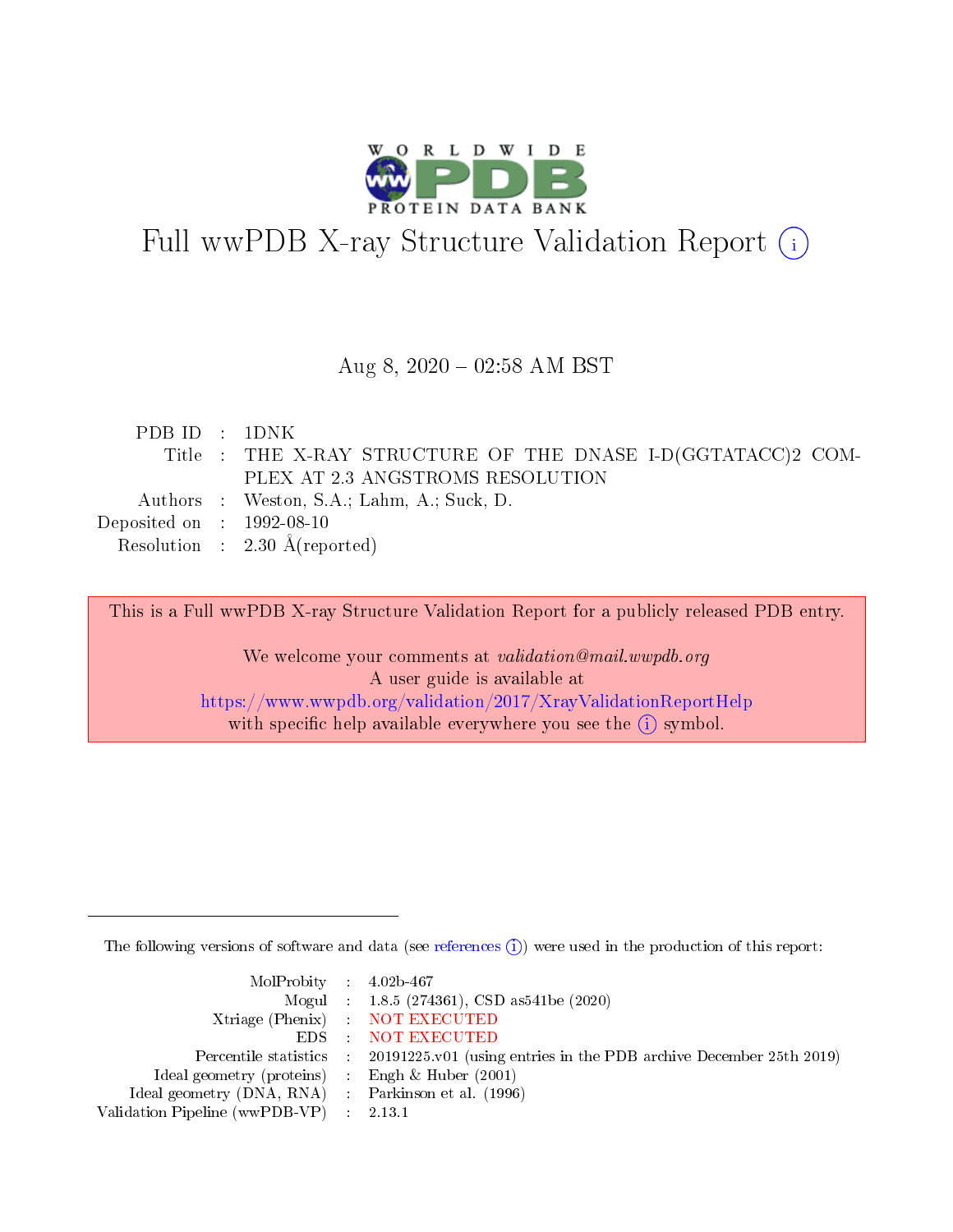## 1 [O](https://www.wwpdb.org/validation/2017/XrayValidationReportHelp#overall_quality)verall quality at a glance (i)

The following experimental techniques were used to determine the structure: X-RAY DIFFRACTION

The reported resolution of this entry is 2.30 Å.

Percentile scores (ranging between 0-100) for global validation metrics of the entry are shown in the following graphic. The table shows the number of entries on which the scores are based.



| Metric.               | Whole archive        | Similar resolution                                         |
|-----------------------|----------------------|------------------------------------------------------------|
|                       | $(\#\text{Entries})$ | $(\#\text{Entries}, \text{resolution range}(\text{\AA})\)$ |
| Clashscore            | 141614               | $5643(2.30-2.30)$                                          |
| Ramachandran outliers | 138981               | $5575(2.30-2.30)$                                          |
| Sidechain outliers    | 138945               | $5575(2.30-2.30)$                                          |

The table below summarises the geometric issues observed across the polymeric chains and their fit to the electron density. The red, orange, yellow and green segments on the lower bar indicate the fraction of residues that contain outliers for  $\geq=3$ , 2, 1 and 0 types of geometric quality criteria respectively. A grey segment represents the fraction of residues that are not modelled. The numeric value for each fraction is indicated below the corresponding segment, with a dot representing fractions  $\leq=5\%$ 

Note EDS was not executed.

| Mol            |   | $\overline{\text{Chain}} \mid \text{Length}$ | Quality of chain |     |                   |  |  |
|----------------|---|----------------------------------------------|------------------|-----|-------------------|--|--|
|                | В | $\overline{ }$                               | 71%              | 29% |                   |  |  |
| ച              |   |                                              | 50%              | 50% |                   |  |  |
| ച<br>$\cdot$ 1 | А | 260                                          | 62%              | 28% | $5\% \cdot \cdot$ |  |  |
| 4              |   | ച                                            | 50%              | 50% |                   |  |  |

The following table lists non-polymeric compounds, carbohydrate monomers and non-standard residues in protein, DNA, RNA chains that are outliers for geometric or electron-density-fit criteria:

|                           |  |  | Mol   Type   Chain   Res   Chirality   Geometry   Clashes   Electron density |
|---------------------------|--|--|------------------------------------------------------------------------------|
| $\vert 4 \vert NAG \vert$ |  |  |                                                                              |

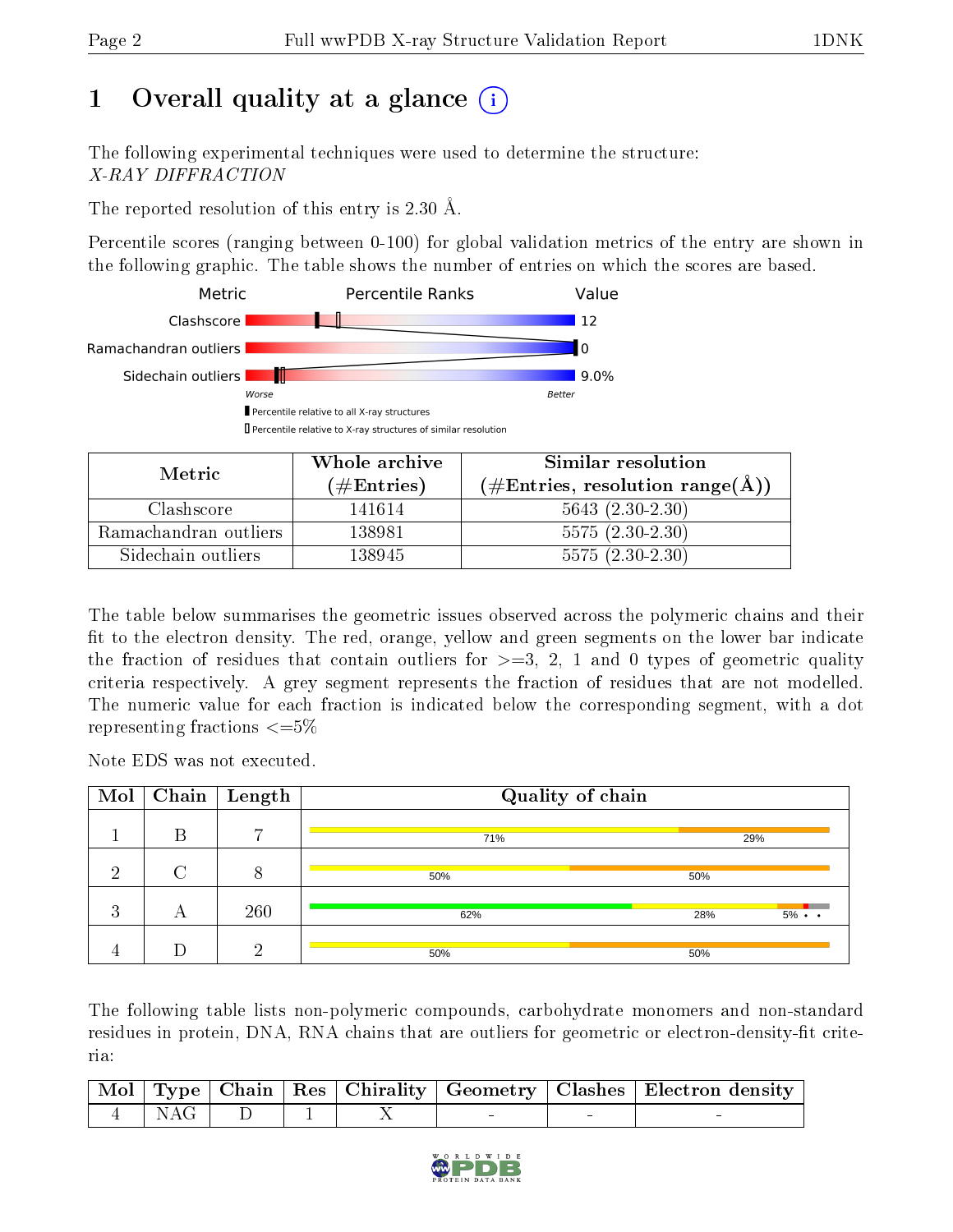## 2 Entry composition  $\left( \cdot \right)$

There are 5 unique types of molecules in this entry. The entry contains 2390 atoms, of which 0 are hydrogens and 0 are deuteriums.

In the tables below, the ZeroOcc column contains the number of atoms modelled with zero occupancy, the AltConf column contains the number of residues with at least one atom in alternate conformation and the Trace column contains the number of residues modelled with at most 2 atoms.

• Molecule 1 is a DNA chain called DNA  $(5-D(*GP*GP*TP*AP*TP*AP*C)-3')$ .

| Mol | $\mid$ Chain $\mid$ Residues $\mid$ |     |       | $\rm{Atoms}$ |    |  | $\text{ZeroOcc} \mid \text{AltConf} \mid \text{Trace}$ |  |
|-----|-------------------------------------|-----|-------|--------------|----|--|--------------------------------------------------------|--|
|     |                                     |     | $C-N$ |              |    |  |                                                        |  |
|     |                                     | 142 |       | 69 27        | 40 |  |                                                        |  |

• Molecule 2 is a DNA chain called DNA  $(5)-D(*GP*GP*TP*AP*TP*AP*CP*C)-3'$ .

| Mol | Chain   Residues |                           | Atoms |    |  | $ZeroOcc \mid AltConf \mid Trace \mid$ |  |
|-----|------------------|---------------------------|-------|----|--|----------------------------------------|--|
|     |                  | $\Gamma$ Total C N<br>161 | 78 30 | 46 |  |                                        |  |

• Molecule 3 is a protein called PROTEIN (DEOXYRIBONUCLEASE I (DNASE I) (E.C.3.1.21.1)).

| Mol | Chain | $^{\shortmid}$ Residues |                        |      | $\bm{\mathrm{Atoms}}$ |      |  | $\text{ZeroOcc} \mid \text{AltConf} \mid \text{Trace}$ |  |
|-----|-------|-------------------------|------------------------|------|-----------------------|------|--|--------------------------------------------------------|--|
|     |       | $250\,$                 | $_{\rm Total}$<br>1982 | 1264 | 330                   | -382 |  |                                                        |  |

• Molecule 4 is an oligosaccharide called 2-acetamido-2-deoxy-beta-D-glucopyranose- $(1-4)-2$ -a cetamido-2-deoxy-beta-D-glucopyranose.



|  | $\parallel$ Mol $\parallel$ Chain $\parallel$ Residues $\parallel$ | Atoms       |  |  | $\text{ZeroOcc} \mid \text{AltConf} \mid \text{Trace}$ |  |
|--|--------------------------------------------------------------------|-------------|--|--|--------------------------------------------------------|--|
|  |                                                                    | Total C N O |  |  |                                                        |  |

• Molecule 5 is water.

|  | $Mol$   Chain   Residues | Atoms       | ZeroOcc   AltConf |  |
|--|--------------------------|-------------|-------------------|--|
|  |                          | $\rm Total$ |                   |  |

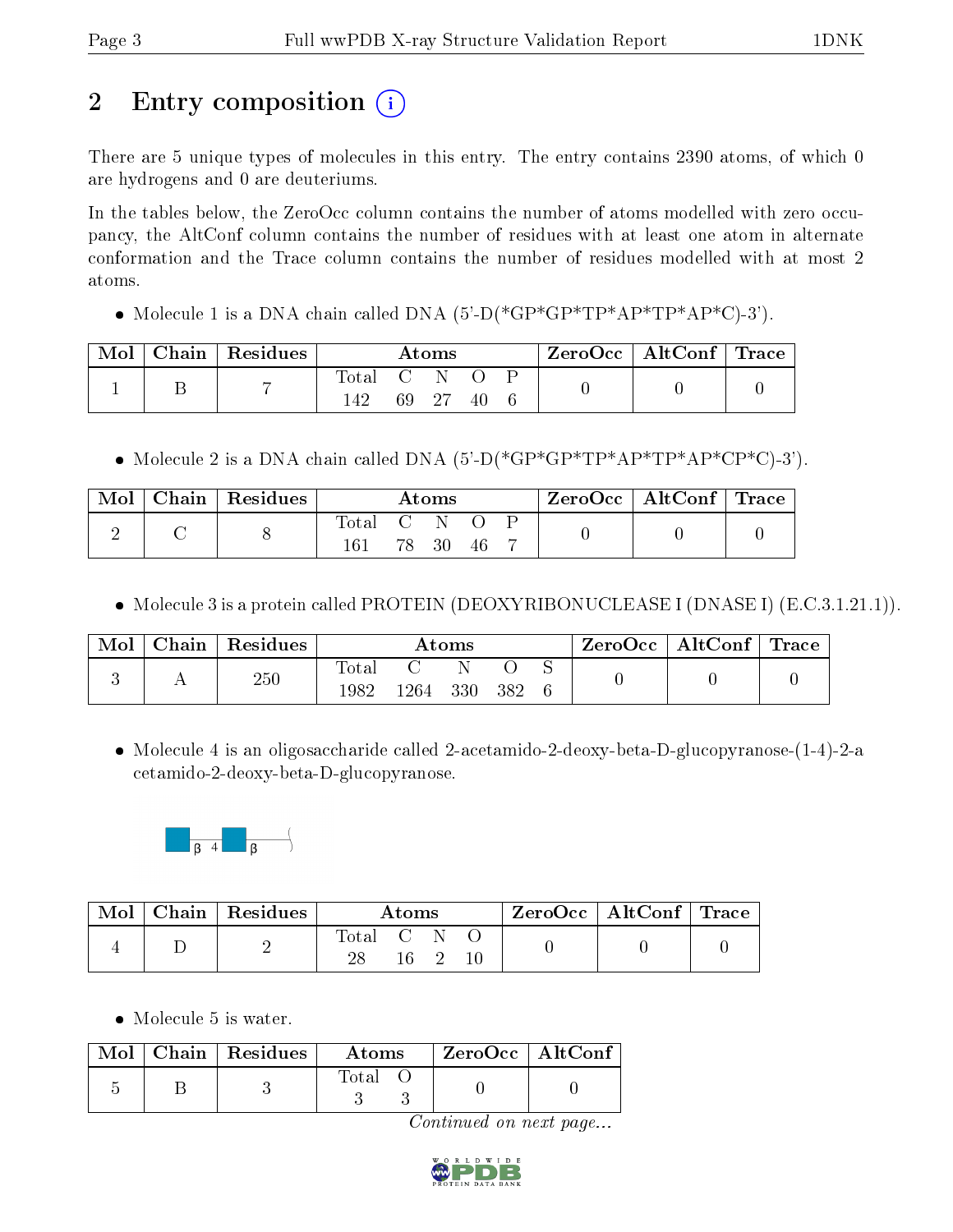Continued from previous page...

|  | Mol   Chain   Residues | Atoms   | ZeroOcc   AltConf |
|--|------------------------|---------|-------------------|
|  |                        | Total O |                   |
|  |                        | Total   |                   |

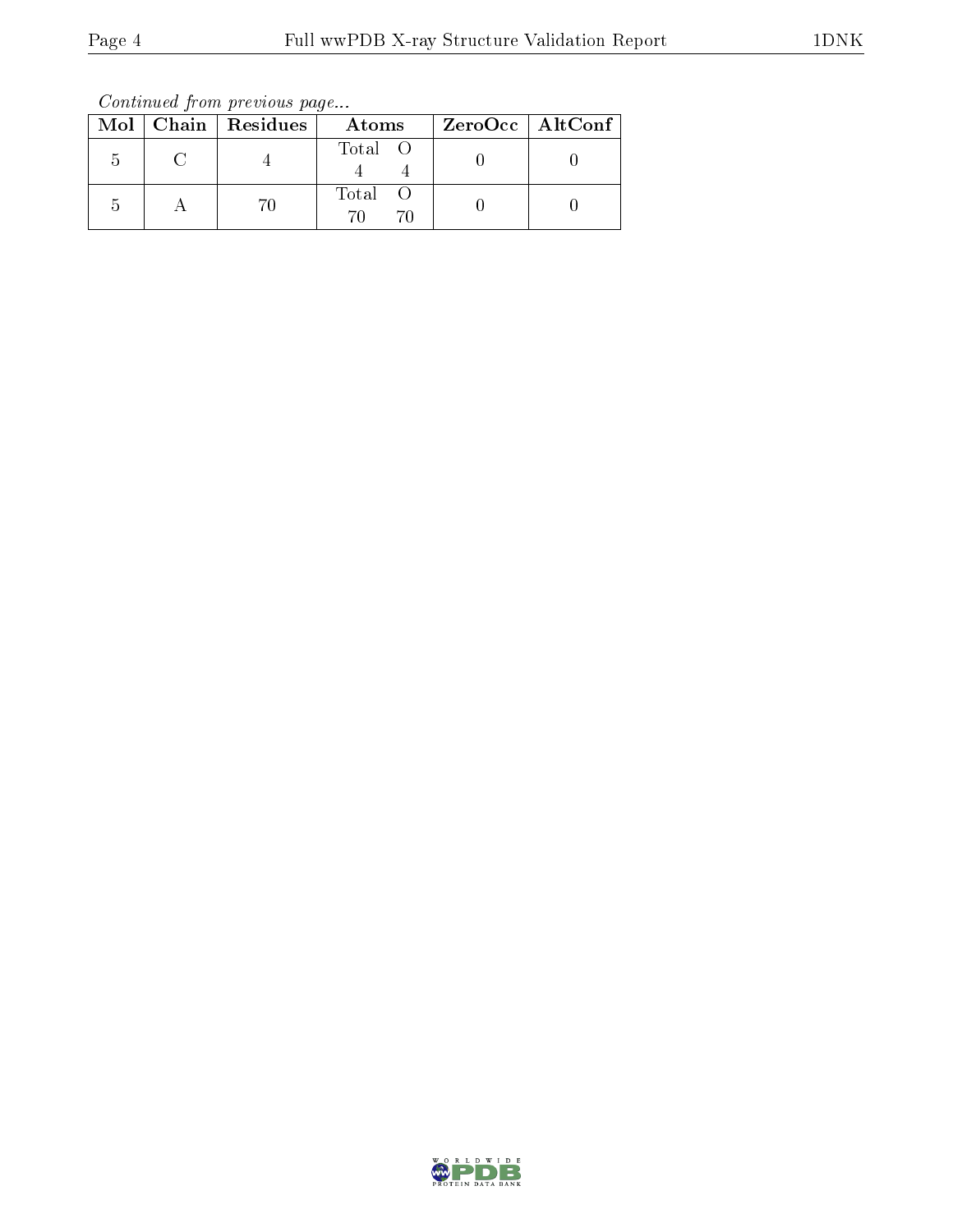## 3 Residue-property plots  $\binom{1}{1}$

• Molecule 1: DNA  $(5)-$ <sub>C</sub> $*(GP * GP * TP * AP * TP * AP * C) - 3')$ 

These plots are drawn for all protein, RNA, DNA and oligosaccharide chains in the entry. The first graphic for a chain summarises the proportions of the various outlier classes displayed in the second graphic. The second graphic shows the sequence view annotated by issues in geometry. Residues are color-coded according to the number of geometric quality criteria for which they contain at least one outlier: green  $= 0$ , yellow  $= 1$ , orange  $= 2$  and red  $= 3$  or more. Stretches of 2 or more consecutive residues without any outlier are shown as a green connector. Residues present in the sample, but not in the model, are shown in grey.

Note EDS was not executed.

Chain B: 71% 29%  $\frac{3033329888}{3203033}$ • Molecule 2: DNA  $(5^{\circ}$ -D(\*GP\*GP\*TP\*AP\*TP\*AP\*CP\*C)-3') Chain C: 50%  $50%$ 88 S<br>881 S 2013 881<br>C312 C315 C31 • Molecule 3: PROTEIN (DEOXYRIBONUCLEASE I (DNASE I) (E.C.3.1.21.1)) Chain A: 62% 28%  $5%$  $\frac{1}{2}$  $\Xi^+$  $\frac{14}{14}$  $\frac{17}{15}$  $\frac{8}{2}$  $\frac{1}{2}$ T20  $\frac{21}{2}$  $\frac{26}{2}$  $\frac{8}{2}$ R31  $\frac{32}{2}$  $\frac{33}{2}$ R41 <u>କ୍ଷା</u>  $\frac{33}{2}$ क्ष  $\frac{1}{2}$  $\frac{48}{1}$  $52$ N56  $\frac{57}{2}$  $\frac{8}{2}$ D59  $\frac{1}{2}$ Y63 H64 Y65 E69 R73  $\frac{N}{4}$  $\frac{5}{2}$  $\frac{8}{11}$ K77  $\frac{8}{2}$ R79  $\frac{183}{2}$  $\frac{84}{1}$ R85 P86 N87 1825 RD<br>1925 RD K124 I144 S174 S108 F109 S110 R111 E112 K117 F118 S119 V125 S138 D139 A140 Y148 Y151 L152 W158 H159 L160 D168 F169 N170 A171 D172  $\frac{173}{2}$ R185 L186 R187 Q193 T207 K88 V89  $\frac{8}{2}$  $\frac{1}{2}$  $\frac{2}{2}$ Y97 ASP ASP ESERE E ASN ASP V216 L220 L221  $222$ S223  $\frac{24}{2}$ G228 S229 A230 F233  $236$ Y239  $6240$ L241 M245 H252 Y253 P254 V255 E256 V257 T258  $\frac{259}{2}$ T260

• Molecule 4: 2-acetamido-2-deoxy-beta-D-glucopyranose-(1-4)-2-acetamido-2-deoxy-beta-D-gluc opyranose

Chain D: 50% 50%

NAG1<br>NAG2

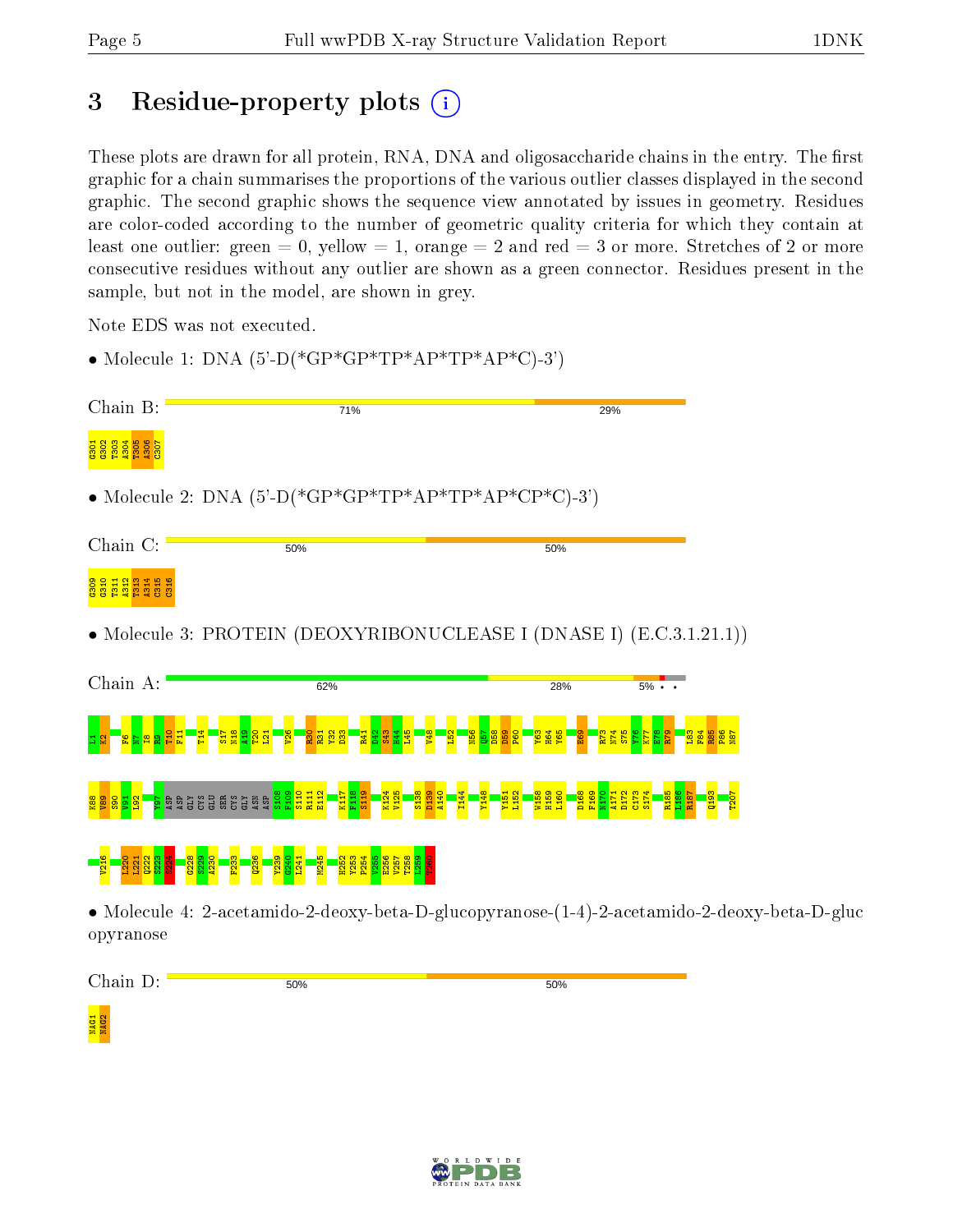## 4 Data and refinement statistics  $(i)$

Xtriage (Phenix) and EDS were not executed - this section is therefore incomplete.

| Property                               | Value                                                        | Source    |  |
|----------------------------------------|--------------------------------------------------------------|-----------|--|
| Space group                            | P 21 21 2                                                    | Depositor |  |
| Cell constants                         | $108.40\text{\AA}$<br>$62.10\text{\AA}$<br>$51.10\text{\AA}$ | Depositor |  |
| a, b, c, $\alpha$ , $\beta$ , $\gamma$ | $90.00^\circ$<br>$90.00^\circ$<br>$90.00^\circ$              |           |  |
| Resolution $(A)$                       | 2.30<br>6.00                                                 | Depositor |  |
| % Data completeness                    | (Not available) $(6.00-2.30)$                                | Depositor |  |
| (in resolution range)                  |                                                              |           |  |
| $R_{merge}$                            | 0.08                                                         | Depositor |  |
| $\mathrm{R}_{sym}$                     | Not available)                                               | Depositor |  |
| Refinement program                     | TNT, PROLSQ                                                  | Depositor |  |
| $R, R_{free}$                          | (Not available)<br>0.188                                     | Depositor |  |
| Estimated twinning fraction            | $\overline{\text{No}}$ twinning to report.                   | Xtriage   |  |
| Total number of atoms                  | 2390                                                         | wwPDB-VP  |  |
| Average B, all atoms $(A^2)$           | 30.0                                                         | wwPDB-VP  |  |

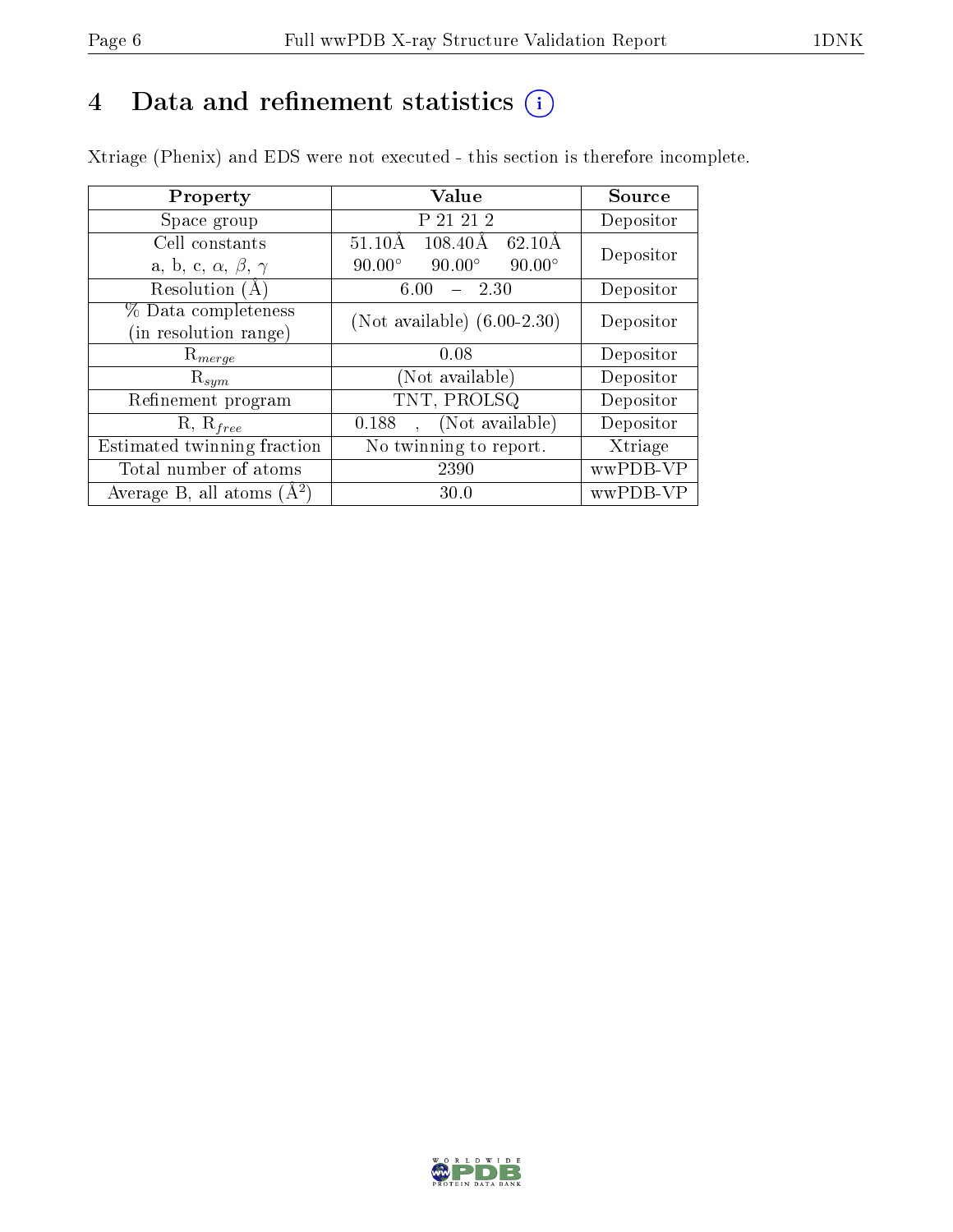## 5 Model quality  $(i)$

### 5.1 Standard geometry (i)

Bond lengths and bond angles in the following residue types are not validated in this section: NAG

The Z score for a bond length (or angle) is the number of standard deviations the observed value is removed from the expected value. A bond length (or angle) with  $|Z| > 5$  is considered an outlier worth inspection. RMSZ is the root-mean-square of all Z scores of the bond lengths (or angles).

| Chain<br>Mol |      | Bond lengths |                      | Bond angles |                       |  |
|--------------|------|--------------|----------------------|-------------|-----------------------|--|
|              | RMSZ | # $ Z >5$    | RMSZ                 | # $ Z >5$   |                       |  |
|              | B    | 2.21         | $7/159$ $(4.4\%)$    | 3.33        | $29/244(11.9\%)$      |  |
|              |      | 2.54         | $13/180$ $(7.2\%)$   | 3.71        | $51/276$ $(18.5\%)$   |  |
| 3            |      | 3.83         | $1/2027(0.0\%)$      | 1.84        | $31/2760$ $(1.1\%)$   |  |
| All          | All  | 3.66         | 21/2366<br>$(0.9\%)$ | 2.20        | 111/3280<br>$(3.4\%)$ |  |

| Mol            | Chain              | Res | <b>Type</b> | Atoms                       | $\mathbf{Z}$ | Observed $(A)$ | Ideal(A) |
|----------------|--------------------|-----|-------------|-----------------------------|--------------|----------------|----------|
| 3              | A                  | 260 | <b>THR</b>  | C-OXT                       | 166.98       | 4.40           | 1.23     |
| $\overline{2}$ | $\mathcal{C}$      | 310 | DG          | $P-O5'$                     | 9.03         | 1.68           | 1.59     |
| $\mathbf{1}$   | $\mathbf B$        | 307 | DC          | $C2$ '- $C1$ '              | 8.16         | 1.60           | 1.52     |
| $\overline{2}$ | $\mathcal{C}$      | 310 | DG          | $C2$ '- $C1'$               | 7.51         | 1.59           | 1.52     |
| $\mathbf{1}$   | $\mathbf B$        | 301 | DG          | $C3'-C2'$                   | 7.28         | 1.60           | 1.52     |
| $\overline{2}$ | $\overline{\rm C}$ | 314 | DA          | $\overline{\text{C6-N1}}$   | $-6.94$      | 1.30           | 1.35     |
| $\overline{2}$ | $\mathcal{C}$      | 309 | DG          | $C3'-C2'$                   | 6.80         | 1.60           | 1.52     |
| $\overline{2}$ | $\mathcal{C}$      | 309 | DG          | $C2$ '- $C1$ '              | 6.70         | 1.59           | 1.52     |
| $\overline{2}$ | $\mathcal{C}$      | 311 | DT          | $P-O5'$                     | 6.58         | 1.66           | 1.59     |
| $\mathbf{1}$   | B                  | 305 | DT          | $P-O5'$                     | 6.46         | 1.66           | 1.59     |
| $\overline{2}$ | $\mathcal{C}$      | 316 | DC          | $P-O5'$                     | 6.15         | 1.66           | 1.59     |
| $\overline{2}$ | $\overline{C}$     | 312 | DA          | $C2$ '- $C1$ '              | 6.09         | 1.58           | 1.52     |
| $\overline{2}$ | $\mathcal{C}$      | 311 | DT          | $\overline{C2'-C1'}$        | 5.99         | 1.58           | 1.52     |
| $\mathbf{1}$   | $\, {\bf B}$       | 302 | DG          | $C3$ ' $-C2$ '              | 5.76         | 1.59           | 1.52     |
| $\overline{2}$ | $\rm C$            | 314 | DА          | $C2$ <sup>'</sup> - $C1$ '  | 5.60         | 1.57           | 1.52     |
| $\mathbf{1}$   | $\boldsymbol{B}$   | 304 | DA          | $C2$ '- $C1$ '              | 5.57         | 1.57           | 1.52     |
| $\mathbf{1}$   | $\boldsymbol{B}$   | 303 | DT          | $\overline{C}3'\text{-}C2'$ | 5.54         | 1.58           | 1.52     |
| $\overline{2}$ | $\mathcal{C}$      | 314 | DА          | $C5-C4$                     | $-5.50$      | 1.34           | 1.38     |
| $\overline{1}$ | $\, {\bf B}$       | 302 | DG          | $P-O5'$                     | 5.38         | 1.65           | 1.59     |
| $\overline{2}$ | $\mathcal{C}$      | 315 | DC          | $C3$ ' $C2$ '               | 5.38         | 1.58           | 1.52     |
| $\overline{2}$ | $\mathcal{C}$      | 315 | DC          | $C2$ <sup>'</sup> - $C1$ '  | $5.22\,$     | 1.57           | 1.52     |

All (21) bond length outliers are listed below:

All (111) bond angle outliers are listed below:

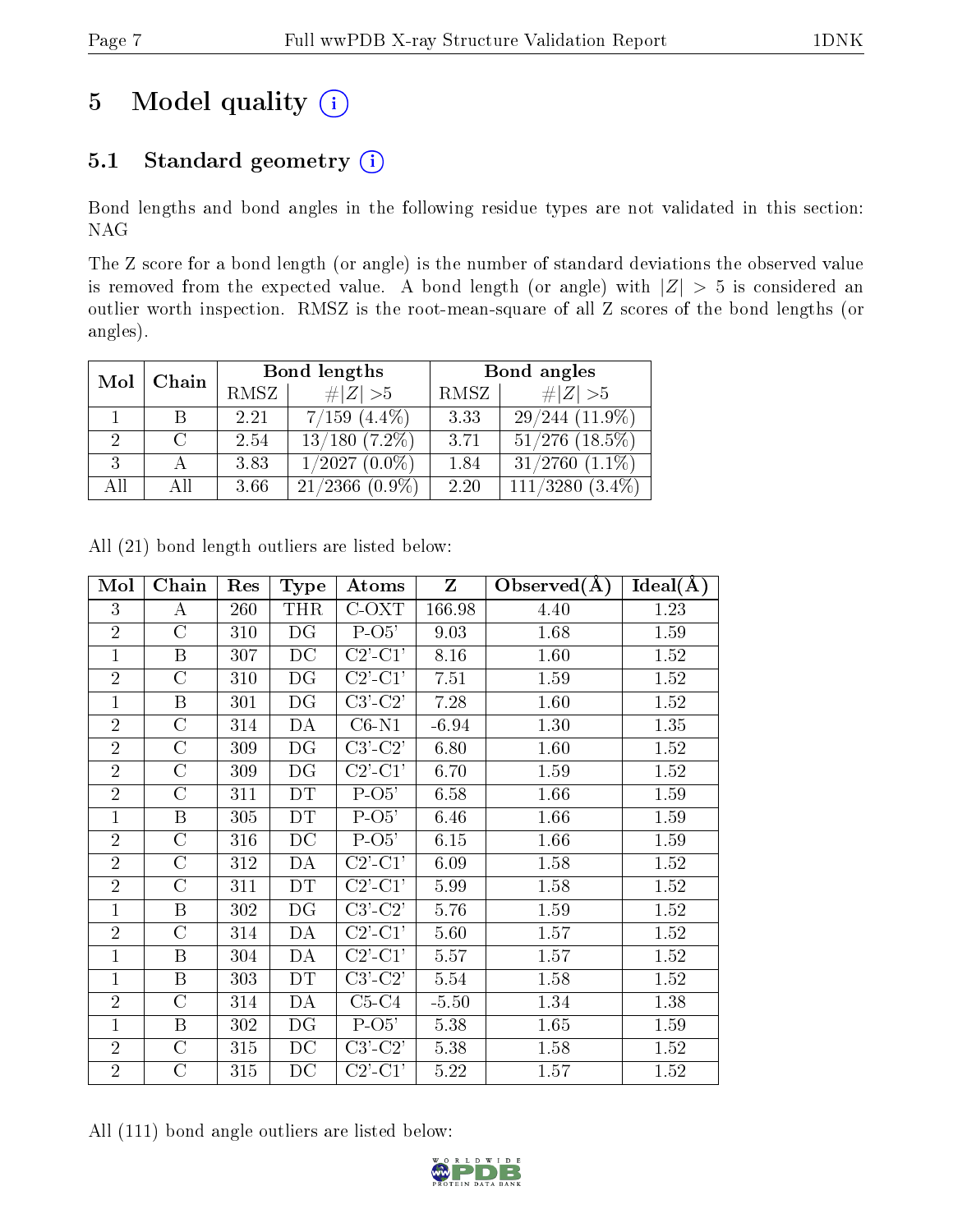| Mol              | Chain              | Res | <b>Type</b>              | Atoms                          | Z        | Observed $(°)$ | Ideal $(°)$ |
|------------------|--------------------|-----|--------------------------|--------------------------------|----------|----------------|-------------|
| 3                | А                  | 185 | $\rm{ARG}$               | NE-CZ-NH1                      | 17.64    | 129.12         | 120.30      |
| 3                | А                  | 30  | $\rm{ARG}$               | NE-CZ-NH1                      | 17.26    | 128.93         | 120.30      |
| 3                | А                  | 85  | ARG                      | NE-CZ-NH <sub>2</sub>          | 15.28    | 127.94         | 120.30      |
| $\mathbf{3}$     | A                  | 111 | $\rm{ARG}$               | NE-CZ-NH1                      | 14.45    | 127.52         | 120.30      |
| 3                | А                  | 79  | $\rm{ARG}$               | NE-CZ-NH1                      | 13.07    | 126.83         | 120.30      |
| $\overline{3}$   | $\boldsymbol{A}$   | 185 | $\rm{ARG}$               | NE-CZ-NH <sub>2</sub>          | $-12.32$ | 114.14         | 120.30      |
| 3                | A                  | 30  | $\rm{ARG}$               | $CD-NE- CZ$                    | 12.20    | 140.68         | 123.60      |
| 1                | B                  | 301 | DG                       | $\overline{O4'-C4'-C3'}$       | $-11.88$ | 98.87          | 106.00      |
| 3                | А                  | 85  | $\rm{ARG}$               | $\overline{\text{NE- CZ-NH1}}$ | $-11.57$ | 114.51         | 120.30      |
| $\overline{3}$   | $\boldsymbol{A}$   | 187 | ARG                      | NE-CZ-NH1                      | 11.46    | 126.03         | 120.30      |
| $\mathbf{1}$     | B                  | 307 | DC                       | $C4-C5-C6$                     | 11.24    | 123.02         | 117.40      |
| $\mathbf{1}$     | Β                  | 307 | DC                       | $C5-C6-N1$                     | $-10.66$ | 115.67         | 121.00      |
| $\overline{2}$   | $\mathcal{C}$      | 311 | DT                       | $C5-C6-N1$                     | $-10.53$ | 117.38         | 123.70      |
| $\overline{2}$   | $\overline{C}$     | 314 | DA                       | $N1-C6-N6$                     | 10.39    | 124.83         | 118.60      |
| $\mathbf{1}$     | B                  | 307 | DC                       | $C2-N3-C4$                     | $-10.33$ | 114.73         | 119.90      |
| $\sqrt{2}$       | $\overline{\rm C}$ | 310 | $\overline{\mathrm{DG}}$ | $N3-C4-C5$                     | $-10.06$ | 123.57         | 128.60      |
| $\sqrt{2}$       | $\mathcal{C}$      | 315 | DC                       | $N1-C2-O2$                     | 9.95     | 124.87         | 118.90      |
| $\overline{2}$   | $\overline{\rm C}$ | 309 | DG                       | $P-O3'-C3'$                    | 9.74     | 131.39         | 119.70      |
| $\overline{2}$   | $\mathcal{C}$      | 309 | DG                       | $C3'-C2'-C1'$                  | $-9.42$  | 91.19          | 102.50      |
| $\overline{2}$   | $\overline{C}$     | 310 | DG                       | $C6-N1-C2$                     | $-9.29$  | 119.53         | 125.10      |
| $\overline{3}$   | $\boldsymbol{A}$   | 73  | $\rm{ARG}$               | NE-CZ-NH <sub>2</sub>          | 9.14     | 124.87         | 120.30      |
| 1                | $\, {\bf B}$       | 301 | DG                       | $C3'-C2'-C1'$                  | $-9.02$  | 91.68          | 102.50      |
| $\mathbf{1}$     | B                  | 307 | DC                       | $O4'$ -C1'-N1                  | 8.66     | 114.06         | 108.00      |
| $\mathbf{1}$     | B                  | 306 | DA                       | $O4'$ -C1'-N9                  | $-8.62$  | 101.97         | 108.00      |
| $\overline{2}$   | $\mathcal{C}$      | 311 | DT                       | $C6-N1-C2$                     | 8.60     | 125.60         | 121.30      |
| 1                | $\boldsymbol{B}$   | 303 | DT                       | $C6-C5-C7$                     | $-8.51$  | 117.80         | 122.90      |
| $\overline{2}$   | $\mathcal{C}$      | 312 | DA                       | $C5-C6-N1$                     | $-8.48$  | 113.46         | 117.70      |
| $\overline{2}$   | $\mathcal{C}$      | 315 | DC                       | $OP1-POP2$                     | $-8.40$  | 107.00         | 119.60      |
| $\overline{2}$   | $\overline{C}$     | 311 | DT                       | $C6-C5-C7$                     | $-8.28$  | 117.94         | 122.90      |
| 1                | B                  | 304 | DA                       | $O4'$ -C1'-C2'                 | 8.23     | 112.48         | 105.90      |
| $\overline{2}$   | $\mathcal{C}$      | 311 | DT                       | $C2-N3-C4$                     | $-8.05$  | 122.37         | 127.20      |
| 3                | $\boldsymbol{A}$   | 168 | <b>ASP</b>               | $CB-CG-OD2$                    | 8.04     | 125.53         | 118.30      |
| $\overline{2}$   | $\overline{\rm C}$ | 316 | DC                       | $\overline{O4'-C1'-C2'}$       | 8.02     | 112.31         | 105.90      |
| $\overline{2}$   | $\mathcal{C}$      | 314 | DA                       | $O4'-C4'-C3'$                  | 7.98     | 110.79         | 106.00      |
| $\mathbf{1}$     | Β                  | 306 | DA                       | $C2-N3-C4$                     | 7.84     | 114.52         | 110.60      |
| $\boldsymbol{2}$ | $\mathcal C$       | 313 | DT                       | $N3-C2-O2$                     | $-7.80$  | 117.62         | 122.30      |
| 3                | Α                  | 79  | $\rm{ARG}$               | NE-CZ-NH <sub>2</sub>          | $-7.69$  | 116.46         | 120.30      |
| $\mathbf{3}$     | A                  | 89  | VAL                      | $N$ -CA-CB                     | $-7.67$  | 94.63          | 111.50      |
| $\mathbf{1}$     | $\mathbf{B}$       | 304 | DA                       | $O4'$ -C4'-C3'                 | $-7.62$  | 101.43         | 106.00      |
| $\sqrt{2}$       | $\mathcal{C}$      | 311 | DT                       | $C3'-C2'-C1'$                  | $-7.59$  | 93.39          | 102.50      |
| $\overline{2}$   | $\overline{C}$     | 315 | DC                       | $P-O3'-C3'$                    | 7.53     | 128.73         | 119.70      |
| $\overline{2}$   | $\mathcal{C}$      | 316 | DC                       | $C4-C5-C6$                     | 7.49     | 121.15         | 117.40      |
| $\mathbf{1}$     | Β                  | 307 | DC                       | $N1-C2-N3$                     | 7.44     | 124.41         | 119.20      |

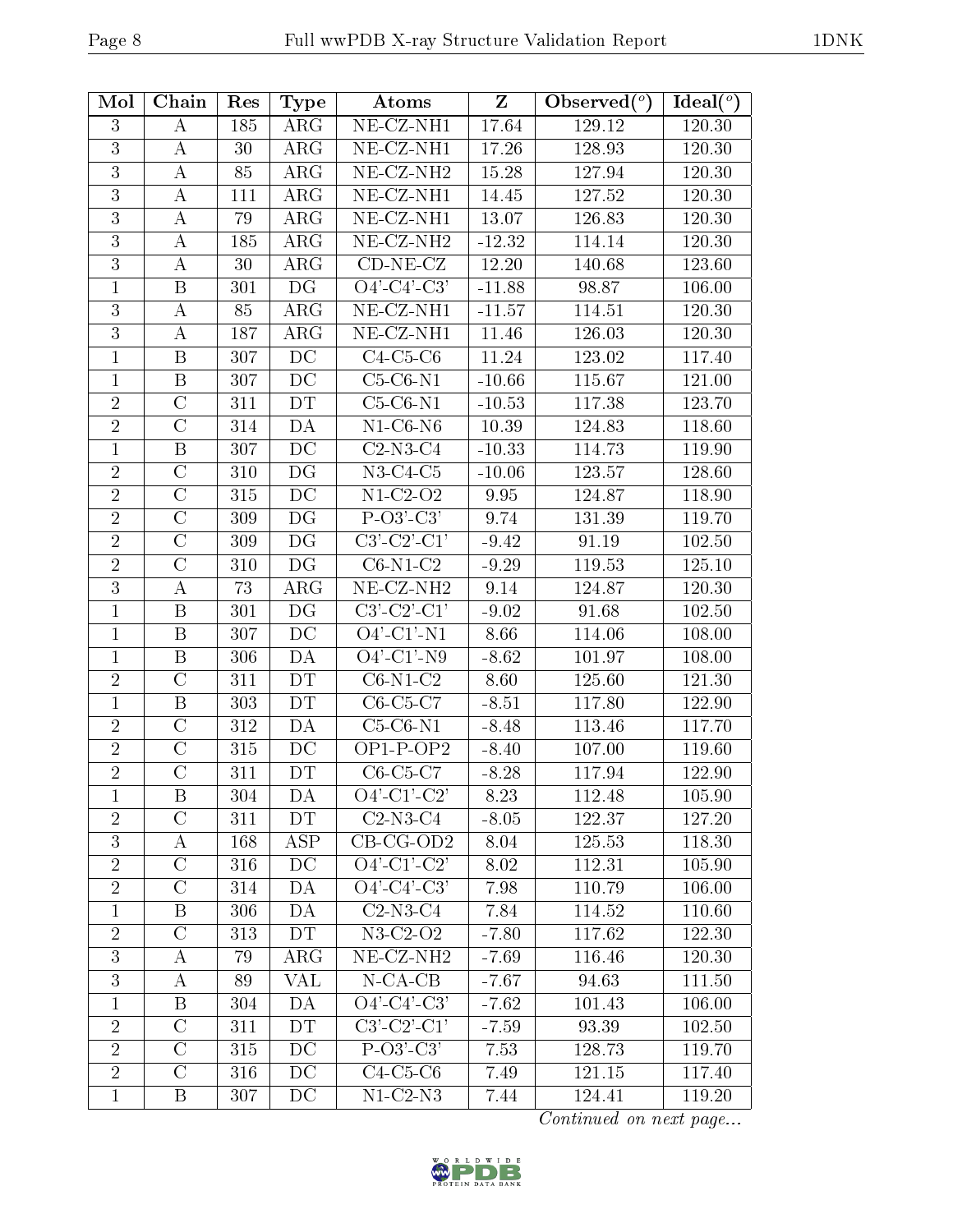| Mol            | <i>Continued from previous page</i><br>Chain | Res              | <b>Type</b>     | $_{\rm Atoms}$                                                   | $\mathbf{Z}$ | Observed $(°)$ | Ideal $(°)$ |
|----------------|----------------------------------------------|------------------|-----------------|------------------------------------------------------------------|--------------|----------------|-------------|
| $\mathbf{1}$   | B                                            | 307              | DC              | $C1'$ -O4'-C4'                                                   | $-7.36$      | 102.74         | 110.10      |
| $\mathbf{1}$   | B                                            | 303              | DT              | $O4'-C1'-C2'$                                                    | 7.35         | 111.78         | 105.90      |
| 3              | $\boldsymbol{A}$                             | 18               | <b>ASN</b>      | OD1-CG-ND2                                                       | 7.32         | 138.73         | 121.90      |
| 3              | A                                            | 69               | <b>GLU</b>      | $CG$ - $CD$ - $OE2$                                              | $-7.14$      | 104.01         | 118.30      |
| $\overline{3}$ | $\boldsymbol{A}$                             | 69               | <b>GLU</b>      | $CG$ - $CD$ - $OE1$                                              | 7.10         | 132.49         | 118.30      |
| 3              | А                                            | 31               | ARG             | NE-CZ-NH <sub>2</sub>                                            | 7.04         | 123.82         | 120.30      |
| $\mathbf{1}$   | $\boldsymbol{B}$                             | 302              | DG              | $O4'-C1'-C2'$                                                    | 7.04         | 111.53         | 105.90      |
| $\overline{2}$ | $\mathcal{C}$                                | 316              | $\overline{DC}$ | $C4'-C3'-C2'$                                                    | 6.97         | 109.37         | 103.10      |
| 3              | А                                            | 187              | $\rm{ARG}$      | $\overline{\text{NE- CZ-NH2}}$                                   | $-6.96$      | 116.82         | 120.30      |
| $\overline{2}$ | $\mathcal{C}$                                | 311              | DT              | $\overline{O4'$ -C1'-N1                                          | $-6.87$      | 103.19         | 108.00      |
| $\overline{2}$ | $\mathcal{C}$                                | 314              | DA              | $C5-C6-N6$                                                       | $-6.87$      | 118.20         | 123.70      |
| $\overline{2}$ | $\mathcal{C}$                                | 313              | DT              | $C6-C5-C7$                                                       | $-6.86$      | 118.79         | 122.90      |
| $\overline{3}$ | А                                            | 224              | <b>SER</b>      | $CB-CA-C$                                                        | 6.83         | 123.09         | 110.10      |
| $\mathbf{1}$   | B                                            | 306              | DA              | $C4'-C3'-C2'$                                                    | 6.81         | 109.23         | 103.10      |
| $\overline{2}$ | $\overline{C}$                               | 315              | $\overline{DC}$ | $N3-C2-O2$                                                       | $-6.79$      | 117.14         | 121.90      |
| $\mathbf{1}$   | B                                            | 302              | DG              | $C3'-C2'-C1'$                                                    | $-6.76$      | 94.39          | 102.50      |
| $\overline{2}$ | $\overline{\rm C}$                           | 311              | DT              | $C4$ <sup>'</sup> -C <sub>3</sub> <sup>'</sup> -C <sub>2</sub> ' | 6.70         | 109.13         | 103.10      |
| $\overline{2}$ | $\mathcal{C}$                                | 313              | DT              | $C4-C5-C6$                                                       | 6.60         | 121.96         | 118.00      |
| $\overline{3}$ | $\boldsymbol{A}$                             | 111              | ARG             | $NE- CZ-NH2$                                                     | $-6.58$      | 117.01         | 120.30      |
| $\overline{3}$ | $\boldsymbol{A}$                             | 169              | PHE             | $CA$ -CB-CG                                                      | 6.55         | 129.63         | 113.90      |
| $\overline{2}$ | $\mathcal{C}$                                | 313              | DT              | $Q\overline{4'-C1'-C2'}$                                         | 6.54         | 111.13         | 105.90      |
| $\overline{2}$ | $\mathcal{C}$                                | 314              | DA              | $C4-C5-C6$                                                       | 6.47         | 120.24         | 117.00      |
| $\overline{2}$ | $\overline{C}$                               | 316              | DC              | $C5-C6-N1$                                                       | $-6.42$      | 117.79         | 121.00      |
| $\overline{2}$ | $\overline{\rm C}$                           | 312              | DA              | $C4-C5-C6$                                                       | 6.38         | 120.19         | 117.00      |
| $\overline{2}$ | $\overline{C}$                               | 315              | $\overline{DC}$ | $O4'-C4'-C3'$                                                    | $-6.37$      | 101.95         | 104.50      |
| $\overline{2}$ | $\rm C$                                      | 309              | DG              | $N3-C2-N2$                                                       | 6.34         | 124.34         | 119.90      |
| $\overline{2}$ | $\overline{C}$                               | $\overline{312}$ | DA              | $P-O3'-C3'$                                                      | 6.21         | 127.15         | 119.70      |
| $\overline{2}$ | $\overline{C}$                               | 309              | DG              | $C6$ - $C5$ - $N7$                                               | $-6.20$      | 126.68         | 130.40      |
| $\overline{2}$ | $\mathcal{C}$                                | 312              | DA              | $C1'-O4'-C4'$                                                    | $-6.04$      | 104.06         | 110.10      |
| $\sqrt{2}$     | $\mathcal C$                                 | 314              | DA              | $C6-C5-N7$                                                       | $-5.99$      | 128.10         | 132.30      |
| $\overline{2}$ | $\rm C$                                      | 315              | DC              | $C3'-C2'-C1'$                                                    | $-5.96$      | 95.35          | 102.50      |
| $\overline{3}$ | A                                            | 193              | <b>GLN</b>      | $CA-CB-CG$                                                       | 5.92         | 126.42         | 113.40      |
| $\mathbf{1}$   | B                                            | 307              | DC              | $C4'-C3'-C2'$                                                    | 5.86         | 108.37         | 103.10      |
| $\mathbf{1}$   | $\mathbf{B}$                                 | 307              | $\overline{DC}$ | $C3'-C2'-C1'$                                                    | $-5.85$      | 95.48          | 102.50      |
| 3              | A                                            | 59               | ASP             | $CB-CG-OD1$                                                      | 5.79         | 123.51         | 118.30      |
| $\mathbf{1}$   | B                                            | 304              | DA              | $C3-C2-C1$                                                       | $-5.79$      | 95.55          | 102.50      |
| $\mathfrak{Z}$ | A                                            | 30               | $\rm{ARG}$      | NE-CZ-NH <sub>2</sub>                                            | $-5.74$      | 117.43         | 120.30      |
| $\mathbf{1}$   | B                                            | 301              | DG              | $O4'$ -C1'-C2'                                                   | 5.72         | 110.48         | 105.90      |
| $\mathbf{1}$   | B                                            | 307              | DC              | N3-C2-O2                                                         | $-5.70$      | 117.91         | 121.90      |
| $\overline{2}$ | $\mathcal{C}$                                | 311              | DT              | $C4-C5-C6$                                                       | 5.70         | 121.42         | 118.00      |
| $\sqrt{2}$     | $\mathcal C$                                 | 314              | DA              | $O4'-C1'-C2'$                                                    | 5.67         | 110.44         | 105.90      |
| $\overline{2}$ | $\mathcal{C}$                                | 310              | DG              | $C4-C5-C6$                                                       | 5.55         | 122.13         | 118.80      |
|                |                                              |                  |                 |                                                                  |              |                |             |

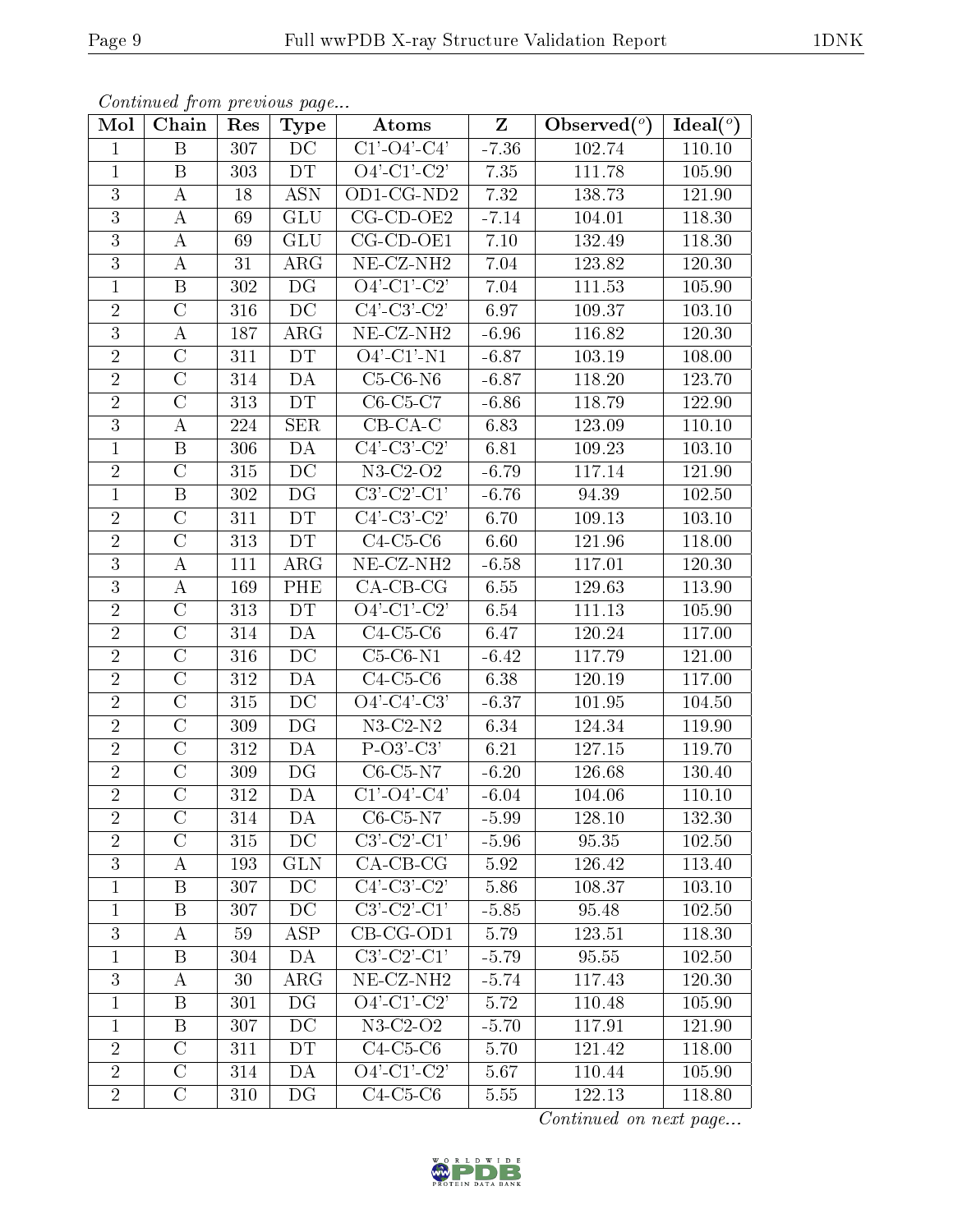| Mol            | Chain              | Res | <b>Type</b>              | Atoms                                                     | $Z_{\rm}$         | Observed $(°)$ | Ideal $(°)$ |
|----------------|--------------------|-----|--------------------------|-----------------------------------------------------------|-------------------|----------------|-------------|
| $\overline{2}$ | $\overline{C}$     | 310 | DG                       | $C3'-C2'-C1'$                                             | $-5.55$           | 95.84          | 102.50      |
| $\mathbf{1}$   | B                  | 301 | DG                       | $C6-N1-C2$                                                | $-5.52$           | 121.79         | 125.10      |
| $\overline{2}$ | $\overline{C}$     | 309 | DG                       | $\overline{O4'$ - $C4'$ - $C3'$                           | $-5.52$           | 102.29         | 104.50      |
| $\mathbf{1}$   | $\boldsymbol{B}$   | 301 | DG                       | $N1-C6-O6$                                                | $-5.44$           | 116.64         | 119.90      |
| $\mathbf{1}$   | $\, {\bf B}$       | 301 | $\overline{\mathrm{DG}}$ | $C4-C5-N7$                                                | $-5.40$           | 108.64         | 110.80      |
| $\overline{3}$ | А                  | 169 | PHE                      | $CB-CG-CD1$                                               | 5.40              | 124.58         | 120.80      |
| $\overline{2}$ | $\overline{C}$     | 310 | DG                       | $N3-C4-N9$                                                | 5.35              | 129.21         | 126.00      |
| $\mathbf{1}$   | $\boldsymbol{B}$   | 303 | DT                       | $C5-C6-N1$                                                | $-5.33$           | 120.50         | 123.70      |
| $\mathbf{1}$   | $\boldsymbol{B}$   | 304 | DA                       | $C1$ <sup>'</sup> - $O4$ <sup>'</sup> - $C4$ <sup>'</sup> | $-5.30$           | 104.80         | 110.10      |
| $\overline{2}$ | $\overline{\rm C}$ | 313 | DT                       | $C5-C6-N1$                                                | $-5.28$           | 120.53         | 123.70      |
| $\overline{3}$ | $\boldsymbol{A}$   | 30  | $\rm{ARG}$               | NH1-CZ-NH2                                                | $-5.26$           | 113.62         | 119.40      |
| $\overline{2}$ | $\overline{\rm C}$ | 309 | $\overline{\mathrm{DG}}$ | $\overline{O4'-C1'-C2'}$                                  | $\overline{5.21}$ | 110.07         | 105.90      |
| $\mathbf{1}$   | $\boldsymbol{B}$   | 302 | DG                       | $C4-C5-N7$                                                | $-5.17$           | 108.73         | 110.80      |
| $\overline{2}$ | $\overline{C}$     | 313 | <b>DT</b>                | $C2-N3-C4$                                                | $-5.16$           | 124.10         | 127.20      |
| $\overline{2}$ | $\overline{C}$     | 309 | DG                       | $N1-C6-O6$                                                | 5.16              | 123.00         | 119.90      |
| $\overline{3}$ | $\boldsymbol{A}$   | 139 | ASP                      | $CB-CG-OD1$                                               | $-5.14$           | 113.67         | 118.30      |
| $\overline{2}$ | $\overline{\rm C}$ | 309 | $\overline{\mathrm{DG}}$ | $C4-C5-N7$                                                | 5.13              | 112.85         | 110.80      |
| $\overline{2}$ | $\overline{C}$     | 314 | DA                       | $OP1-P-O3'$                                               | 5.09              | 116.41         | 105.20      |
| $\mathbf{1}$   | $\boldsymbol{B}$   | 305 | <b>DT</b>                | $N3-C2-O2$                                                | $-5.08$           | 119.25         | 122.30      |
| $\overline{3}$ | $\bf{A}$           | 160 | <b>LEU</b>               | $CB-CA-C$                                                 | 5.06              | 119.81         | 110.20      |
| $\overline{2}$ | $\overline{C}$     | 312 | DA                       | $N1-C6-N6$                                                | 5.05              | 121.63         | 118.60      |
| $\overline{2}$ | $\overline{\rm C}$ | 313 | DT                       | $C4'-C3'-C2'$                                             | 5.04              | 107.64         | 103.10      |
| 3              | А                  | 112 | <b>GLU</b>               | $N$ -CA-CB                                                | 5.02              | 119.64         | 110.60      |
| $\overline{3}$ | $\boldsymbol{A}$   | 173 | <b>CYS</b>               | $CA-CB-SG$                                                | $-5.02$           | 104.96         | 114.00      |
| $\overline{2}$ | $\overline{C}$     | 312 | DA                       | $C2-N3-C4$                                                | $-5.02$           | 108.09         | 110.60      |
| $\overline{3}$ | А                  | 187 | $\rm{ARG}$               | $CD-NE- CZ$                                               | 5.01              | 130.61         | 123.60      |

Continued from previous page...

There are no chirality outliers.

There are no planarity outliers.

#### 5.2 Too-close contacts  $(i)$

In the following table, the Non-H and H(model) columns list the number of non-hydrogen atoms and hydrogen atoms in the chain respectively. The H(added) column lists the number of hydrogen atoms added and optimized by MolProbity. The Clashes column lists the number of clashes within the asymmetric unit, whereas Symm-Clashes lists symmetry related clashes.

| Mol |  |  | Chain   Non-H   H(model)   H(added)   Clashes   Symm-Clashes |
|-----|--|--|--------------------------------------------------------------|
|     |  |  |                                                              |
|     |  |  |                                                              |
|     |  |  |                                                              |

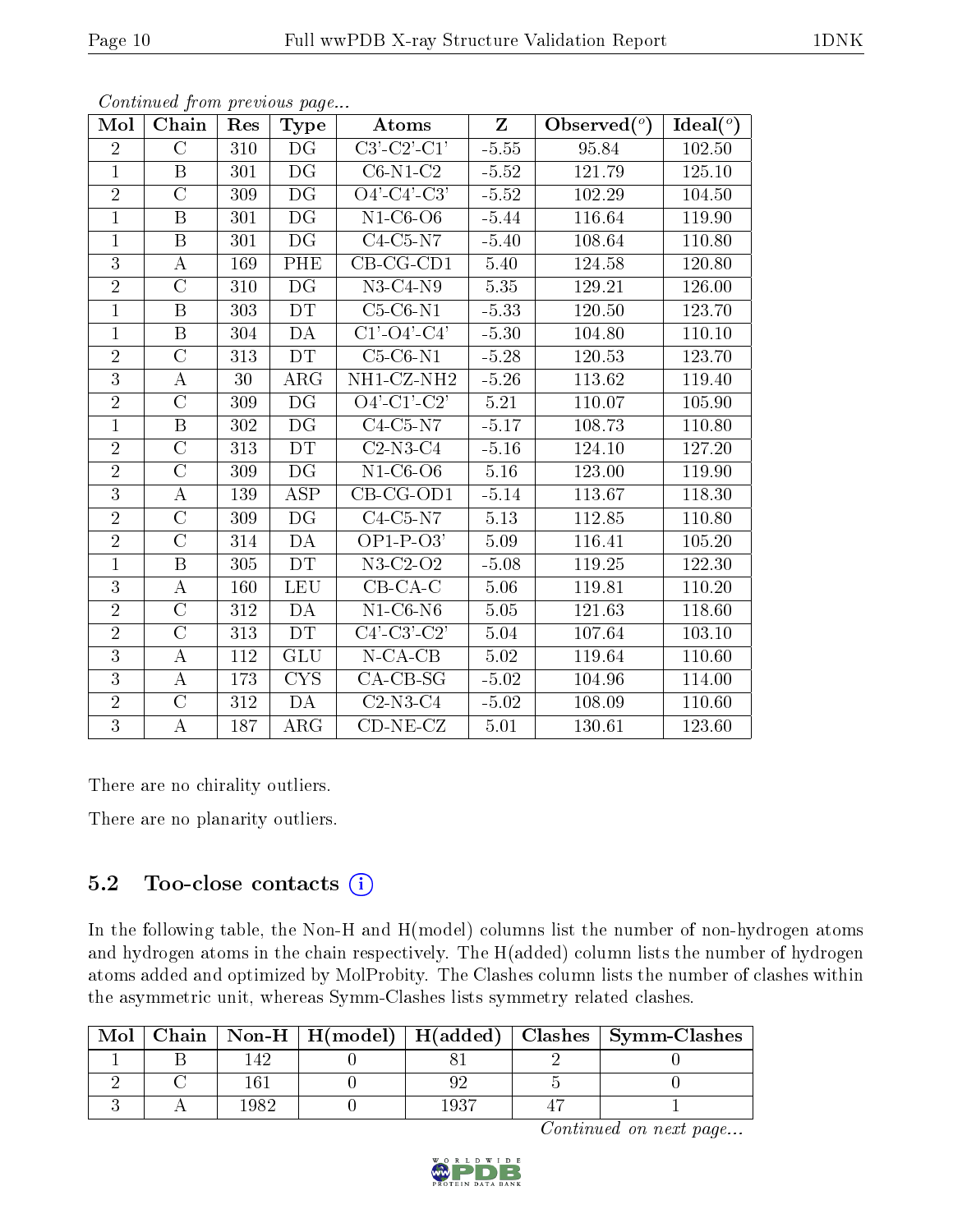|  |      |      | Mol   Chain   Non-H   H(model)   H(added)   Clashes   Symm-Clashes |
|--|------|------|--------------------------------------------------------------------|
|  |      |      |                                                                    |
|  |      |      |                                                                    |
|  |      |      |                                                                    |
|  |      |      |                                                                    |
|  | 2390 | 9139 |                                                                    |

Continued from previous page...

The all-atom clashscore is defined as the number of clashes found per 1000 atoms (including hydrogen atoms). The all-atom clashscore for this structure is 12.

All (52) close contacts within the same asymmetric unit are listed below, sorted by their clash magnitude.

| Atom-1           | Atom-2           | Interatomic    | Clash         |  |
|------------------|------------------|----------------|---------------|--|
|                  |                  | distance $(A)$ | overlap $(A)$ |  |
| 3:A:125:VAL:HA   | 3:A:220:LEU:HD13 | 1.52           | 0.91          |  |
| 3: A:84:PHE:O    | 3:A:86:PRO:HD3   | 1.79           | 0.81          |  |
| 3:A:252:HIS:HB3  | 5:A:468:HOH:O    | 1.81           | 0.78          |  |
| 3: A:63: TYR:OH  | 3:A:85:ARG:NH1   | 2.20           | 0.73          |  |
| 3:A:10:THR:HG23  | 3:A:41:ARG:HD3   | 1.76           | 0.68          |  |
| 3:A:125:VAL:HA   | 3:A:220:LEU:CD1  | 2.22           | 0.68          |  |
| 3:A:124:LYS:HE3  | 3: A:260:THR:CG2 | 2.27           | 0.64          |  |
| 2:C:314:DA:H2"   | 2:C:315:DC:O4'   | 1.98           | 0.64          |  |
| 3:A:239:TYR:HB2  | 3:A:241:LEU:HG   | 1.79           | 0.64          |  |
| 3:A:58:ASP:HB2   | 5:A:444:HOH:O    | 1.98           | 0.63          |  |
| 3:A:10:THR:HG23  | 3:A:41:ARG:HH11  | 1.66           | 0.60          |  |
| 3:A:230:ALA:HA   | 3:A:256:GLU:O    | 2.02           | 0.59          |  |
| 3:A:20:THR:HG22  | 3:A:245:MET:HE1  | 1.84           | 0.58          |  |
| 3:A:216:VAL:HG23 | 3:A:222:GLN:HG2  | 1.87           | 0.56          |  |
| 3:A:74:ASN:O     | 3:A:77:LYS:NZ    | 2.36           | 0.55          |  |
| 3:A:14:THR:O     | 3:A:17:SER:HB2   | 2.05           | 0.55          |  |
| 2:C:313:DT:OP2   | 3:A:74:ASN:ND2   | 2.39           | 0.55          |  |
| 3:A:125:VAL:CA   | 3:A:220:LEU:HD13 | 2.32           | 0.54          |  |
| 1:B:305:DT:H2'   | 1:B:306:DA:C8    | 2.42           | 0.54          |  |
| 3:A:20:THR:HG22  | 3:A:245:MET:CE   | 2.37           | 0.54          |  |
| 3:A:65:TYR:HB3   | 3:A:83:LEU:HD23  | 1.90           | 0.53          |  |
| 3:A:56:ASN:HB3   | 3:A:60:PRO:HA    | 1.95           | 0.49          |  |
| 3:A:48:VAL:O     | 3:A:52:LEU:HD12  | 2.13           | 0.49          |  |
| 3:A:125:VAL:HG12 | 3:A:224:SER:OG   | 2.13           | 0.49          |  |
| 3:A:59:ASP:OD1   | 3:A:60:PRO:HD2   | 2.13           | 0.49          |  |
| 3:A:253:TYR:N    | 5:A:468:HOH:O    | 2.46           | 0.48          |  |
| 3:A:158:TRP:O    | 3:A:159:HIS:HB2  | 2.13           | 0.48          |  |
| 3:A:33:ASP:OD1   | 3:A:85:ARG:HD2   | 2.14           | 0.48          |  |
| 3:A:124:LYS:HB2  | 3:A:224:SER:HB2  | 1.95           | 0.48          |  |

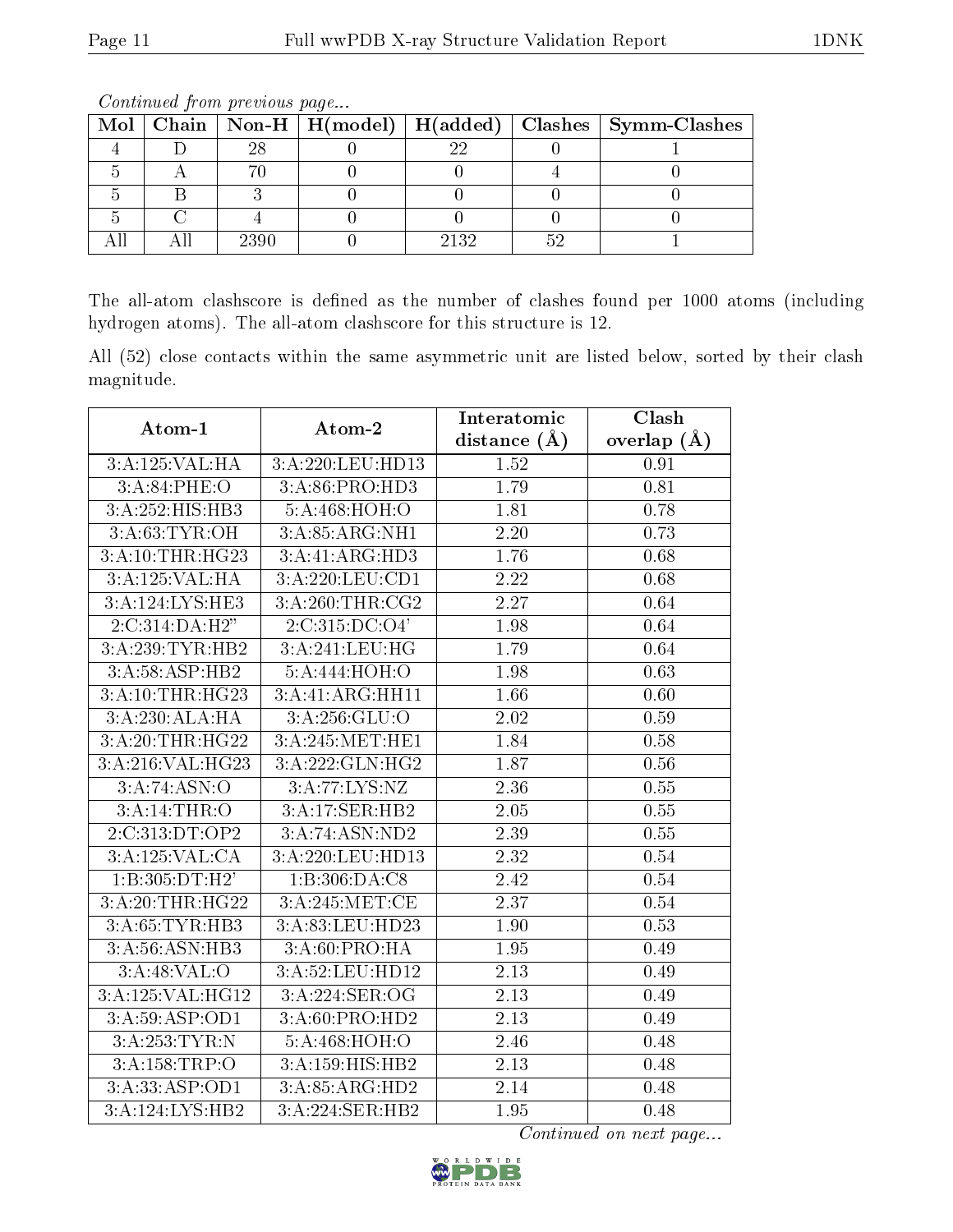|                   |                               | Interatomic      | Clash         |
|-------------------|-------------------------------|------------------|---------------|
| Atom-1            | Atom-2                        | distance $(\AA)$ | overlap $(A)$ |
| 3:A:26:VAL:O      | 3:A:30:ARG:HG3                | 2.14             | 0.47          |
| 2:C:316:DC:H5"    | 3:A:207:THR:HG21              | 1.96             | 0.47          |
| 3:A:87:ASN:HD21   | 3:A:88:LYS:NZ                 | 2.14             | 0.46          |
| 3:A:216:VAL:HB    | 3:A:221:LEU:HD13              | 1.97             | 0.46          |
| 3:A:140:ALA:O     | 3:A:144:ILE:HG13              | $2.16\,$         | 0.46          |
| 2:C:313:DT:H4'    | 2:C:313:DT:OP1                | 2.16             | 0.45          |
| 3:A:2:LYS:HB2     | 3:A:2:LYS:HE3                 | 1.50             | 0.45          |
| 3:A:32:TYR:O      | 3:A:85:ARG:NH1                | 2.51             | 0.43          |
| 3:A:92:LEU:HD11   | 3:A:119:SER:HB2               | 1.99             | 0.43          |
| 3:A:6:PHE:CD2     | 3:A:8:ILE:HD11                | 2.54             | 0.43          |
| 3:A:233:PHE:O     | 3:A:253:TYR:HB3               | 2.19             | 0.42          |
| 1: B: 305: DT:H2" | 1:B:306:DA:O5'                | 2.18             | 0.42          |
| 2:C:313:DT:H2'    | 2:C:314:DA:C8                 | 2.55             | 0.42          |
| 3:A:64:HIS:CG     | $3: A:86: PRO:H\overline{G3}$ | 2.54             | 0.42          |
| 3:A:69:GLU:OE1    | 3:A:69:GLU:HA                 | 2.20             | 0.42          |
| 3:A:221:LEU:O     | 3:A:224:SER:N                 | 2.38             | 0.42          |
| 3:A:92:LEU:HD12   | 3:A:117:LYS:HD2               | 2.02             | 0.41          |
| 3:A:171:ALA:O     | 3:A:172:ASP:HB2               | 2.20             | 0.41          |
| 3:A:148:TYR:O     | 3:A:151:TYR:HB3               | 2.20             | 0.41          |
| 3: A:43: SER:O    | 3:A:79:ARG:NH2                | 2.53             | 0.41          |
| 3:A:236:GLN:NE2   | 5:A:406:HOH:O                 | 2.53             | 0.41          |
| 3:A:257:VAL:HG22  | 3:A:258:THR:N                 | 2.36             | 0.40          |
| 3:A:233:PHE:O     | 3:A:254:PRO:HD2               | 2.22             | 0.40          |

Continued from previous page...

All (1) symmetry-related close contacts are listed below. The label for Atom-2 includes the symmetry operator and encoded unit-cell translations to be applied.

| Atom-1 |                                         | Interatomic    | $\mathrm{Class} \mathbf{h}$ |
|--------|-----------------------------------------|----------------|-----------------------------|
| Atom-2 |                                         | distance $(A)$ | overlap $(A)$               |
|        | $3:A:228:GLY:CA$   $4:D:2:NAG:O7[4$ 455 | 2.18           |                             |

#### 5.3 Torsion angles (i)

#### 5.3.1 Protein backbone (i)

In the following table, the Percentiles column shows the percent Ramachandran outliers of the chain as a percentile score with respect to all X-ray entries followed by that with respect to entries of similar resolution.

The Analysed column shows the number of residues for which the backbone conformation was analysed, and the total number of residues.

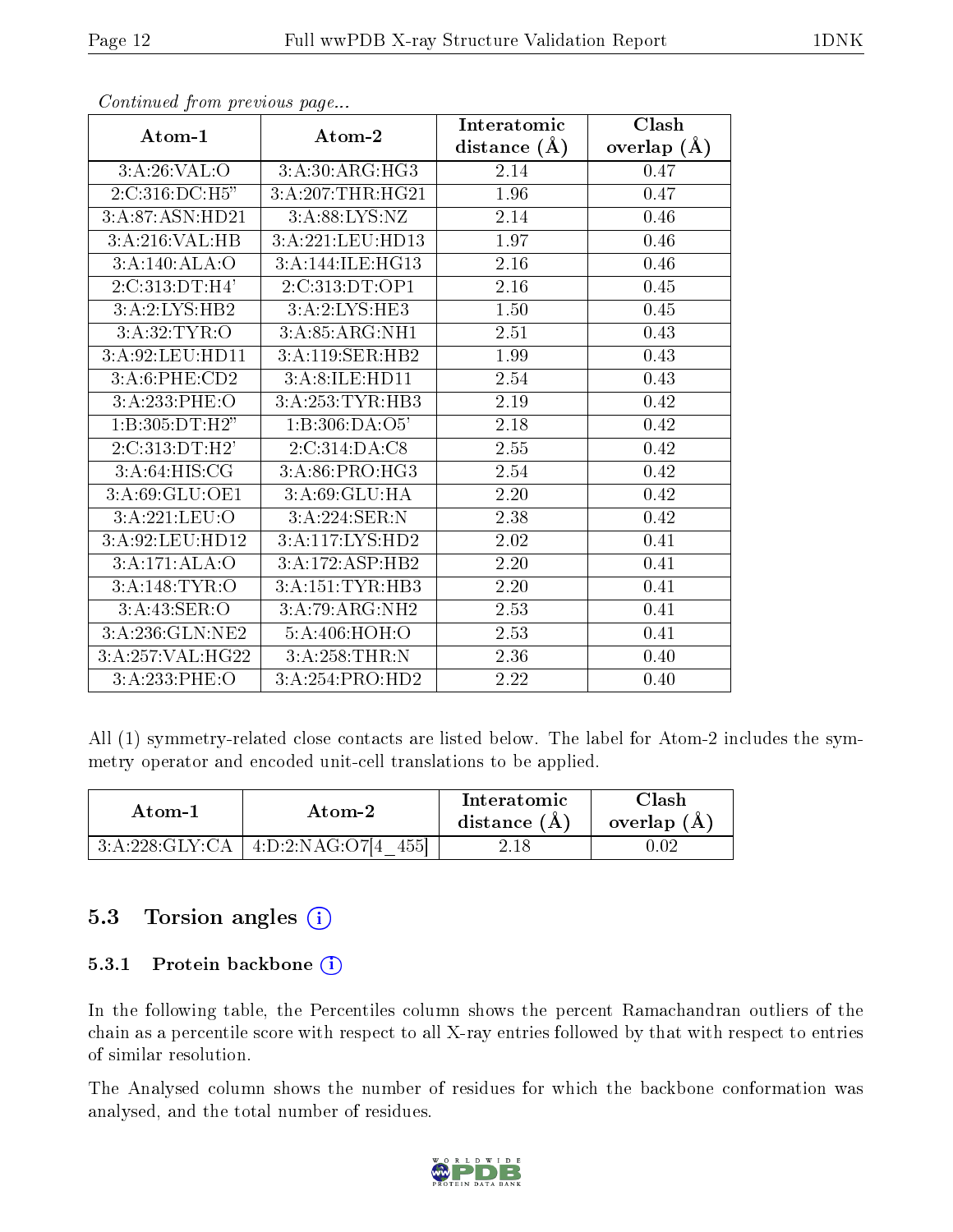| Mol   Chain | Analysed                                 | Favoured   Allowed   Outliers   Percentiles |  |                             |
|-------------|------------------------------------------|---------------------------------------------|--|-----------------------------|
|             | $246/260$ (95\%)   229 (93\%)   17 (7\%) |                                             |  | $\boxed{100}$ $\boxed{100}$ |

There are no Ramachandran outliers to report.

#### 5.3.2 Protein sidechains (i)

In the following table, the Percentiles column shows the percent sidechain outliers of the chain as a percentile score with respect to all X-ray entries followed by that with respect to entries of similar resolution.

The Analysed column shows the number of residues for which the sidechain conformation was analysed, and the total number of residues.

| $\blacksquare$ Mol $\blacksquare$ Chain | Analysed        |             |            | Rotameric   Outliers   Percentiles |  |
|-----------------------------------------|-----------------|-------------|------------|------------------------------------|--|
|                                         | $221/229(96\%)$ | $201(91\%)$ | 20 $(9\%)$ | 9  11                              |  |

All (20) residues with a non-rotameric sidechain are listed below:

| Mol            | Chain              | Res              | Type                    |
|----------------|--------------------|------------------|-------------------------|
| 3              | $\overline{A}$     | $\overline{2}$   | $\overline{\text{LYS}}$ |
| 3              | $\overline{A}$     | 10               | <b>THR</b>              |
| $\overline{3}$ | $\overline{A}$     | $\overline{11}$  | PHE                     |
| $\overline{3}$ | $\overline{A}$     | 21               | LEU                     |
| $\overline{3}$ | $\overline{A}$     | 43               | SER                     |
| $\overline{3}$ | $\overline{A}$     | $\overline{45}$  | LEU                     |
| $\overline{3}$ | $\overline{A}$     | 75               | SER                     |
| $\overline{3}$ | $\overline{A}$     | 89               | $\overline{\text{VAL}}$ |
| $\overline{3}$ | $\overline{A}$     | 90               | <b>SER</b>              |
| 3              | $\overline{A}$     | 110              | <b>SER</b>              |
| $\overline{3}$ | $\overline{A}$     | 119              | SER                     |
| $\overline{3}$ | $\overline{A}$     | 138              | <b>SER</b>              |
| $\overline{3}$ | $\overline{A}$     | $\overline{1}39$ | $\overline{\text{ASP}}$ |
| $\overline{3}$ | $\overline{A}$     | 152              | <b>LEU</b>              |
| 3              | $\overline{A}$     | 174              | <b>SER</b>              |
| 3              | $\overline{A}$     | 187              | $\rm{ARG}$              |
| 3              | $\overline{A}$     | 220              | $\overline{\text{LEU}}$ |
| $\overline{3}$ | $\overline{A}$     | 221              | LEU                     |
| 3              | $\overline{A}$     | 224              | <b>SER</b>              |
| $\overline{3}$ | $\overline{\rm A}$ | 260              | THR                     |

Some sidechains can be flipped to improve hydrogen bonding and reduce clashes. All (4) such sidechains are listed below:

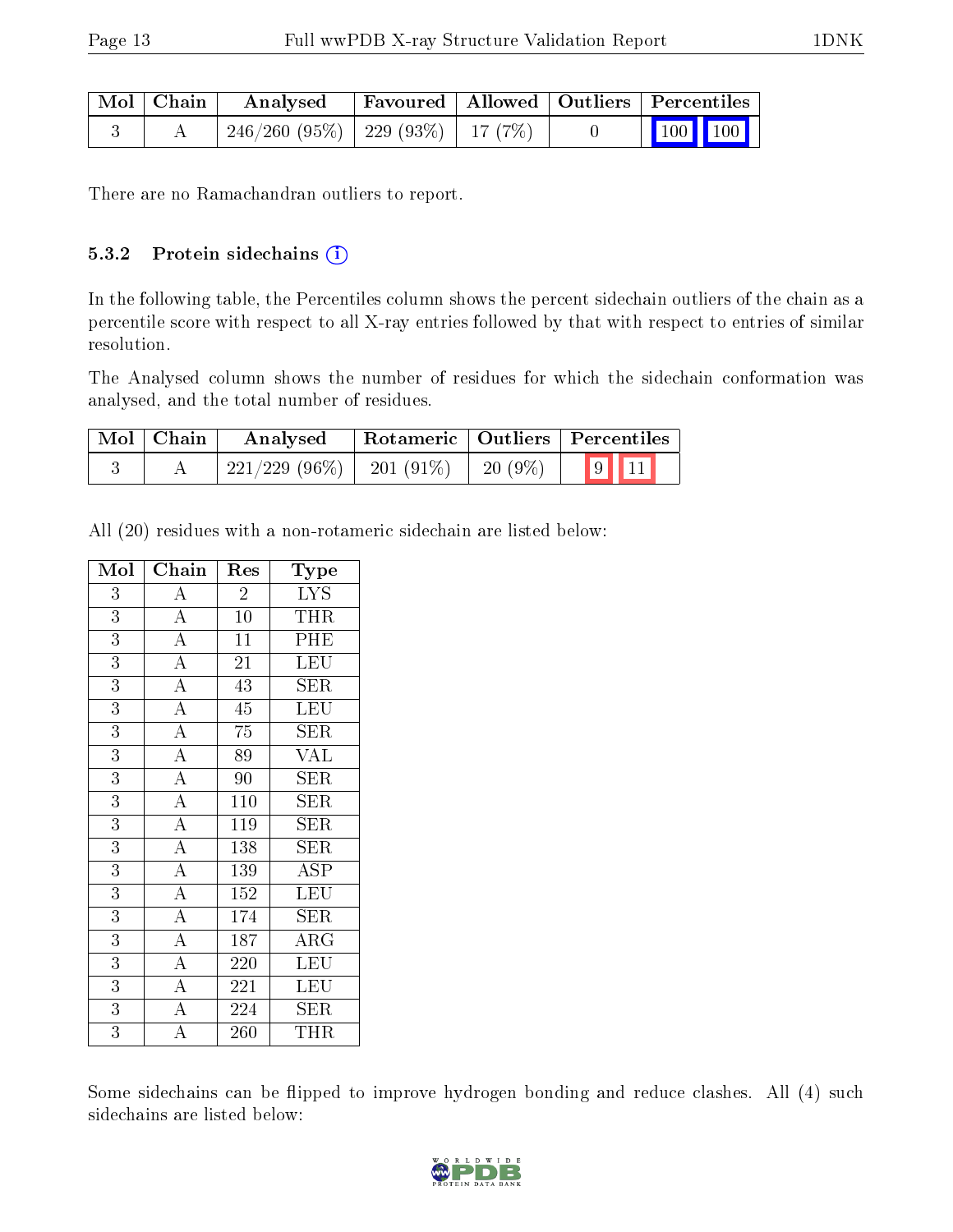| Mol | Chain | Res | <b>Type</b> |
|-----|-------|-----|-------------|
|     |       | 87  | <b>ASN</b>  |
|     |       | 155 | GL N        |
|     |       | 161 | <b>ASN</b>  |
|     |       | 236 | GL N        |

#### 5.3.3 RNA  $(i)$

There are no RNA molecules in this entry.

#### 5.4 Non-standard residues in protein, DNA, RNA chains (i)

There are no non-standard protein/DNA/RNA residues in this entry.

#### 5.5 Carbohydrates (i)

2 monosaccharides are modelled in this entry.

In the following table, the Counts columns list the number of bonds (or angles) for which Mogul statistics could be retrieved, the number of bonds (or angles) that are observed in the model and the number of bonds (or angles) that are dened in the Chemical Component Dictionary. The Link column lists molecule types, if any, to which the group is linked. The Z score for a bond length (or angle) is the number of standard deviations the observed value is removed from the expected value. A bond length (or angle) with  $|Z| > 2$  is considered an outlier worth inspection. RMSZ is the root-mean-square of all Z scores of the bond lengths (or angles).

| Mol |      | Chain | Res    |                 |            | Bond lengths |          |          | Bond angles |            |
|-----|------|-------|--------|-----------------|------------|--------------|----------|----------|-------------|------------|
|     | Type |       |        | $\mathbf{Link}$ | Counts     | RMSZ         | Z <br>#  | Counts   | RMSZ        | H Z        |
|     | NAG  | ⊥     |        | 3.4             | 14, 14, 15 | 1.56         | (2(14%)  | 17,19,21 | 8.83        | $12(70\%)$ |
|     | NAG  |       | ച<br>↩ |                 | 14, 14, 15 | 2.26         | $(28\%)$ | 17,19,21 | 4.42        | $12(70\%)$ |

In the following table, the Chirals column lists the number of chiral outliers, the number of chiral centers analysed, the number of these observed in the model and the number defined in the Chemical Component Dictionary. Similar counts are reported in the Torsion and Rings columns. '-' means no outliers of that kind were identified.

|     |  |  | Mol   Type   Chain   Res   Link   Chirals   Torsions   Rings |  |
|-----|--|--|--------------------------------------------------------------|--|
| NAG |  |  | $1/1/5/7$ $1/6/23/26$ $0/1/1/1$                              |  |
| NAG |  |  | $1/6/23/26$   $0/1/1/1$                                      |  |

All (6) bond length outliers are listed below:

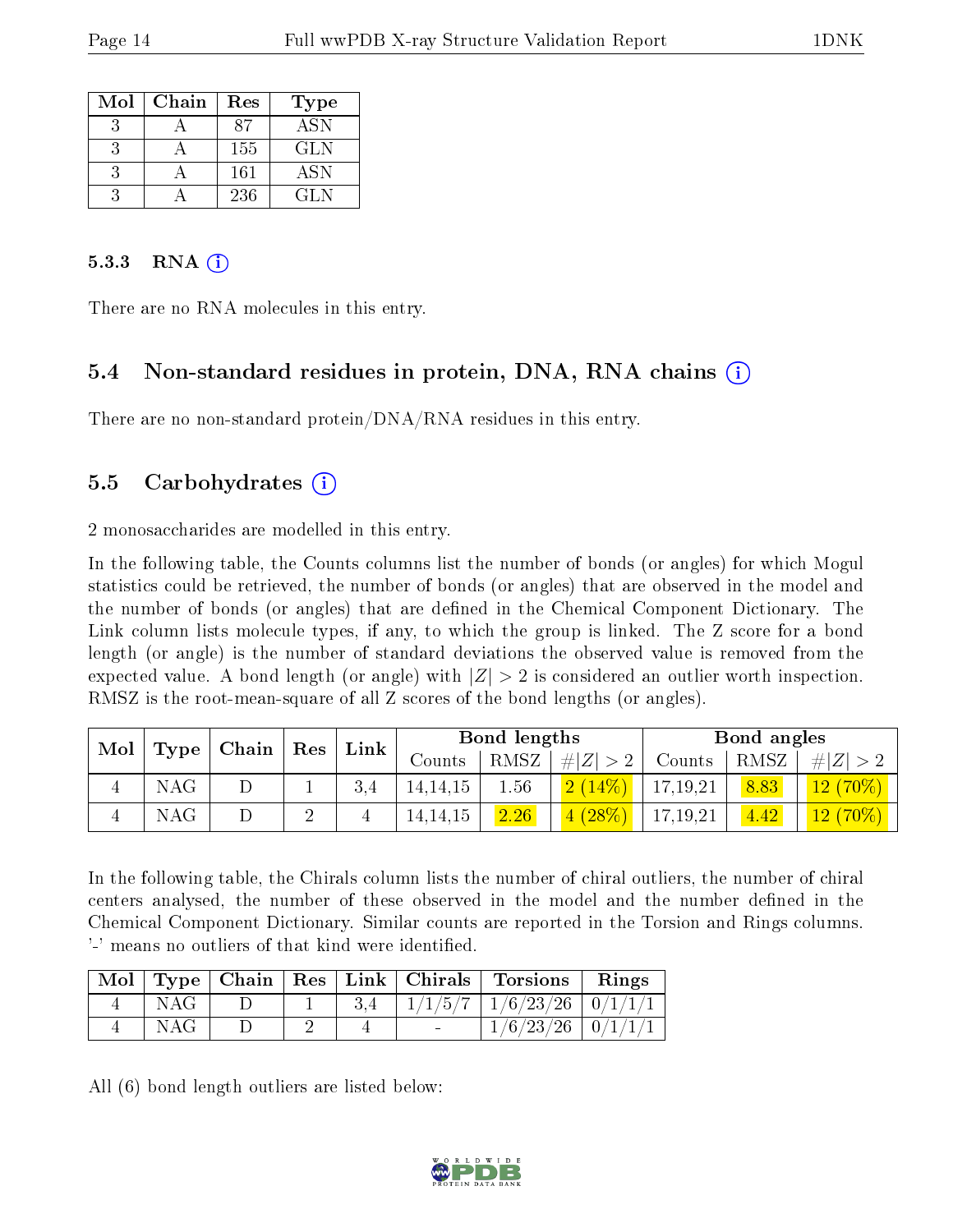| Mol | Chain  | $\operatorname{Res}$ | Type       | Atoms   | $\mathbf{Z}$ | Observed $(A)$ | Ideal(A) |
|-----|--------|----------------------|------------|---------|--------------|----------------|----------|
|     |        |                      | <b>NAG</b> | $O5-C1$ | 4.71         | 1.51           | 1.43     |
|     |        |                      | <b>NAG</b> | O7-C7   | 4.38         | 1.33           | 1.23     |
|     | D      |                      | <b>NAG</b> | $O5-C1$ | 4.03         | 1.50           | 1.43     |
|     | $\Box$ | 2                    | <b>NAG</b> | $C8-C7$ | 3.92         | 1.58           | 1.50     |
|     | D      | റ                    | <b>NAG</b> | $C2-N2$ | $-3.18$      | 1.40           | 1.46     |
|     |        |                      | NAG        | $C4-C5$ | $-2.13$      | 1.48           | 1.53     |

All (24) bond angle outliers are listed below:

| Mol            | Chain        | Res            | <b>Type</b> | Atoms                                                    | Z         | Observed $(°)$ | Ideal $(°)$ |
|----------------|--------------|----------------|-------------|----------------------------------------------------------|-----------|----------------|-------------|
| $\overline{4}$ | D            | $\mathbf{1}$   | NAG.        | $C2-N2-C7$                                               | $31.02\,$ | 167.07         | 122.90      |
| $\overline{4}$ | $\mathbf D$  | $\mathbf{1}$   | <b>NAG</b>  | O7-C7-C8                                                 | $-12.49$  | 98.86          | 122.06      |
| 4              | $\mathbf{D}$ | $\mathbf{1}$   | <b>NAG</b>  | $C1-C2-N2$                                               | 10.08     | 127.71         | 110.49      |
| $\overline{4}$ | $\mathbf D$  | $\overline{2}$ | <b>NAG</b>  | $C2-N2-C7$                                               | 9.66      | 136.66         | 122.90      |
| $\overline{4}$ | D            | $\overline{2}$ | <b>NAG</b>  | O3-C3-C2                                                 | $-6.87$   | 95.24          | 109.47      |
| $\overline{4}$ | $\mathbf D$  | $\overline{2}$ | <b>NAG</b>  | $C8-C7-N2$                                               | $-6.82$   | 104.55         | 116.10      |
| 4              | $\mathbf D$  | $\overline{2}$ | <b>NAG</b>  | O7-C7-C8                                                 | 6.50      | 134.13         | 122.06      |
| 4              | $\mathbf D$  | $\overline{2}$ | <b>NAG</b>  | O3-C3-C4                                                 | 5.87      | 123.93         | 110.35      |
| 4              | $\mathbf{D}$ | $\overline{2}$ | <b>NAG</b>  | O5-C1-C2                                                 | $-4.49$   | 104.19         | 111.29      |
| $\overline{4}$ | $\mathbf D$  | $\mathbf{1}$   | <b>NAG</b>  | $O5-C5-C6$                                               | 4.40      | 114.10         | 107.20      |
| $\overline{4}$ | $\mathbf D$  | $\mathbf{1}$   | <b>NAG</b>  | $\overline{\text{C}4\text{-}\text{C}}3\text{-}\text{C}2$ | 3.77      | 116.54         | 111.02      |
| $\overline{4}$ | D            | $\mathbf{1}$   | <b>NAG</b>  | $O5-C1-C2$                                               | $-3.74$   | 105.38         | 111.29      |
| $\overline{4}$ | D            | $\mathbf{1}$   | <b>NAG</b>  | $O3-C3-C4$                                               | $-3.74$   | 101.71         | 110.35      |
| $\overline{4}$ | D            | $\overline{2}$ | <b>NAG</b>  | $O4-C4-C3$                                               | 3.59      | 118.66         | 110.35      |
| $\overline{4}$ | D            | $\mathbf{1}$   | <b>NAG</b>  | $C8-C7-N2$                                               | 3.56      | 122.13         | 116.10      |
| $\overline{4}$ | $\mathbf D$  | $\overline{2}$ | <b>NAG</b>  | $C3-C4-C5$                                               | 2.95      | 115.49         | 110.24      |
| 4              | D            | 1              | <b>NAG</b>  | $C3-C4-C5$                                               | 2.82      | 115.28         | 110.24      |
| $\overline{4}$ | $\mathbf D$  | $\mathbf{1}$   | <b>NAG</b>  | $C1-O5-C5$                                               | $-2.67$   | 108.58         | 112.19      |
| 4              | $\mathbf D$  | $\overline{2}$ | <b>NAG</b>  | $C1-O5-C5$                                               | $-2.66$   | 108.58         | 112.19      |
| $\overline{4}$ | $\mathbf D$  | $\overline{2}$ | <b>NAG</b>  | $C4-C3-C2$                                               | 2.47      | 114.64         | 111.02      |
| $\overline{4}$ | $\mathbf D$  | $\overline{2}$ | <b>NAG</b>  | $C6-C5-C4$                                               | $-2.20$   | 107.86         | 113.00      |
| $\overline{4}$ | D            | $\mathbf{1}$   | <b>NAG</b>  | O3-C3-C2                                                 | 2.17      | 113.95         | 109.47      |
| $\overline{4}$ | $\mathbf D$  | $\overline{2}$ | <b>NAG</b>  | O5-C5-C4                                                 | $-2.15$   | 105.61         | 110.83      |
| $\overline{4}$ | $\mathbf D$  | $\mathbf{1}$   | <b>NAG</b>  | $C6-C5-C4$                                               | 2.05      | 117.81         | 113.00      |

All (1) chirality outliers are listed below:

| Mol   Chain   Res   Type   Atom |  |  |
|---------------------------------|--|--|
|                                 |  |  |

All (2) torsion outliers are listed below:

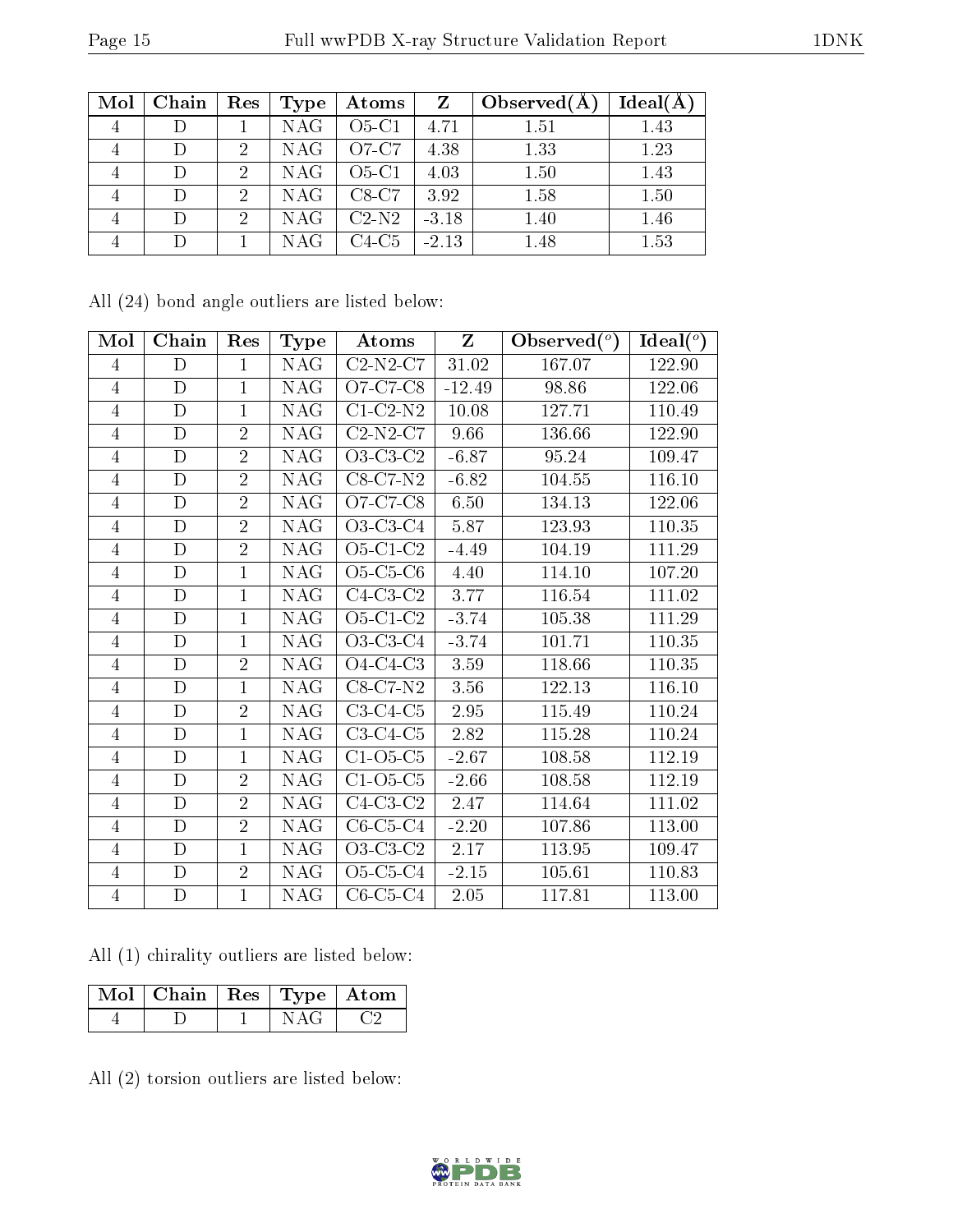| Mol   Chain   Res   Type |  | Atoms                 |
|--------------------------|--|-----------------------|
|                          |  | $NAG$   $O7-C7-N2-C2$ |
|                          |  | $NAG$   C8-C7-N2-C2   |

There are no ring outliers.

1 monomer is involved in 1 short contact:

|  |       | Mol   Chain   Res   Type   Clashes   Symm-Clashes |
|--|-------|---------------------------------------------------|
|  | N AG- |                                                   |

The following is a two-dimensional graphical depiction of Mogul quality analysis of bond lengths, bond angles, torsion angles, and ring geometry for oligosaccharide.



### 5.6 Ligand geometry (i)

There are no ligands in this entry.

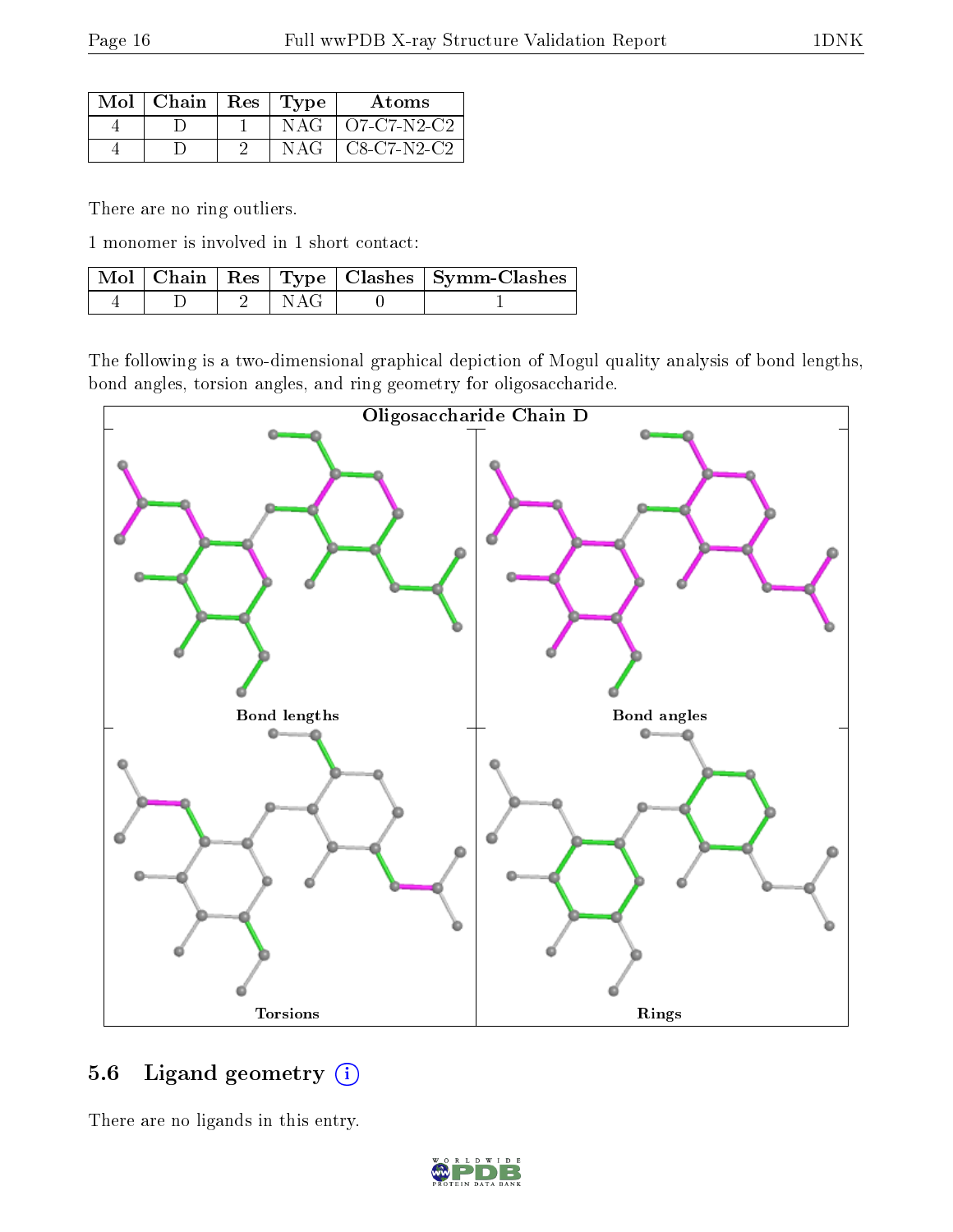## 5.7 [O](https://www.wwpdb.org/validation/2017/XrayValidationReportHelp#nonstandard_residues_and_ligands)ther polymers (i)

There are no such residues in this entry.

## 5.8 Polymer linkage issues (i)

There are no chain breaks in this entry.